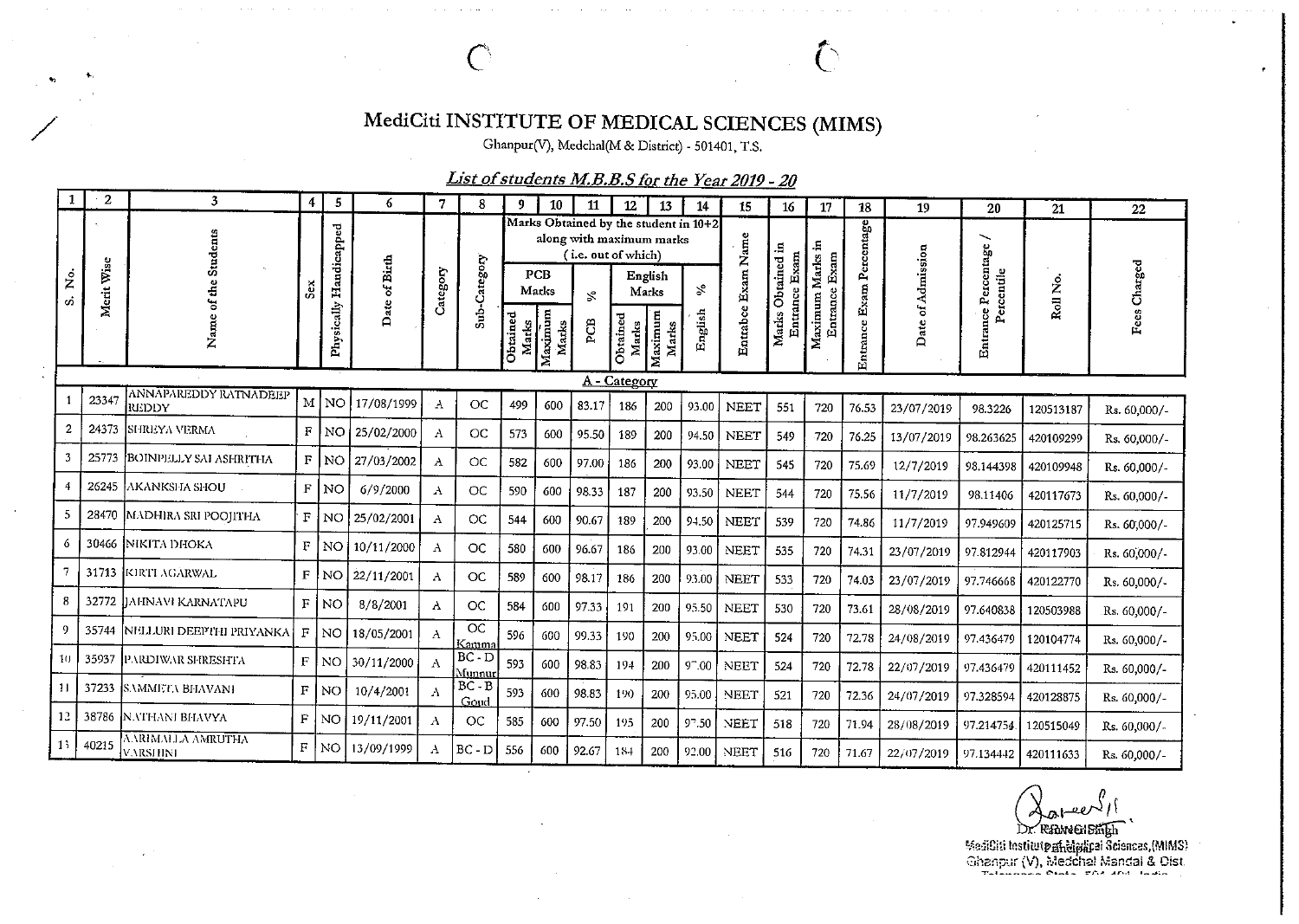| 1  | $\boldsymbol{2}$ | 3                                   | 4              | 5                      | 6             | 7            | 8                  | 9                 | 10               | 11                                                                                       | 12                | 13               | 14      | 15          | 16                           | 17               | 18                       | 19                | 20                  | 21        | 22           |
|----|------------------|-------------------------------------|----------------|------------------------|---------------|--------------|--------------------|-------------------|------------------|------------------------------------------------------------------------------------------|-------------------|------------------|---------|-------------|------------------------------|------------------|--------------------------|-------------------|---------------------|-----------|--------------|
|    |                  | Students                            |                |                        |               |              |                    |                   |                  | Marks Obtained by the student in 10+2<br>along with maximum marks<br>(i.e. out of which) |                   |                  |         | Name        |                              |                  |                          |                   | ∽                   |           |              |
| ż. | Merit Wise       | $\frac{1}{2}$                       | š              |                        | Date of Birth | Category     | Sub-Category       |                   | PCB<br>Marks     | $\mathcal{S}$                                                                            |                   | English<br>Marks | %       | Exam        | Obtained in<br>Entrance Exam | Entrance Exam    |                          |                   | Percentile          | Roll No.  | Fees Charged |
| Ő, |                  | $\rm 5$<br>Nam                      |                | Physically Handicapped |               |              |                    | Obtained<br>Marks | Maximum<br>Marks | PCB                                                                                      | Obtained<br>Marks | Maximum<br>Marks | English | Entrabce    | Marks                        | Maximum Marks in | Entrance Exam Percentage | Date of Admission | Entrance Percentage |           |              |
| 14 | 42621            | V SAI DURGA                         | F              | NO.                    | 5/10/2000     | A            | $BC - D$           | 590               | 600              | 98.33                                                                                    | 190               | 200              | 95.00   | <b>NEET</b> | 511                          | 720              | 70.97                    | 22/07/2019        | 96.938306           | 420135984 | Rs. 60,000/- |
| 15 | 42630            | <b>DHAREDDY SHRAWYA</b>             | F              | NO.                    | 26/05/1998    | A            | OC                 | 535               | 600              | 89.17                                                                                    | 178               | 200              | 89.00   | <b>NEET</b> | 511                          | 720              | 70.97                    | 23/08/2019        | 96.938306           | 420133921 | Rs. 60,000/- |
| 16 | 43216            | <b>RAVULA RUCHITHA</b>              | $\mathbf F$    | NO                     | 2/8/2000      | A            | $BC - D$<br>Katika | 594               | 600              | 99.00                                                                                    | 190               | 200              | 95.00   | <b>NEET</b> | 510                          | 720              | 70.83                    | 24/08/2019        | 96.897193           | 420503210 | Rs. 60,000/- |
| 17 | 44904            | SHILVANTHKAR ALEKHYA                | F              | NO.                    | 15/02/2002    | Λ            | $BC - B$           | 559               | 600              | 93.17                                                                                    | 185               | 200              | 92.50   | <b>NEET</b> | 507                          | 720              | 70.42                    | 22/07/2019        | 96.779455           | 420106714 | Rs. 60,000/- |
| 18 | 44978            | <b>K SRAVYA</b>                     | $\mathbf{F}$   | NO <sub>1</sub>        | 14/08/2000    | Α            | OC<br>Motat        | 592               | 600              | 98.67                                                                                    | 187               | 200              | 93.50   | <b>NEET</b> | 507                          | 720              | 70.42                    | 24/08/2019        | 96.779455           | 420110050 | Rs. 60,000/- |
| 19 | 45135            | IYELLU PRANAVI                      | F              |                        | NO 31/05/2001 | A            | OC                 | 582               | 600              | 97.00                                                                                    | 192               | 200              | 96.00   | <b>NEET</b> | 507                          | 720              | 70.42                    | 24/08/2019        | 96.779455           | 420109631 | Rs. 60,000/- |
| 20 | 46245            | DEEPIKA TRIPATHI                    | F <sub>1</sub> | NO.                    | 14/09/1996    | A            | OC                 | 554               | 600              | 92.33                                                                                    | 181               | 200              | 90.50   | <b>NEET</b> | 505                          | 720              | 70.14                    | 23/08/2019        | 96.698435           | 420134022 | Rs. 60,000/- |
| 21 | 46621            | E SRIVARDHAN GOUD                   |                | M NO                   | 13/07/2000    | $\mathbf{A}$ | $BC - B$           | 573               | 600              | 95.50                                                                                    | 181               | 200              | 90.50   | <b>NEET</b> | 504                          | 720              | 70.00                    | 22/07/2019        | 96.658456           | 420136865 | Rs. 60,000/- |
| 22 | 46804            | PRERANA REDDY KATTA                 |                | F INOI                 | 26/10/2000    | A            | OC                 | 584               | 600              | 97.33                                                                                    | 191               | 200              | 95.50   | <b>NEET</b> | 504                          | 720              | 70.00                    | 25/08/2019        | 96.658456           | 420118827 | Rs. 60,000/- |
| 23 | 46833            | YARAGORLA SABAREESH                 |                | $M$ NO                 | 14/06/2000    | A            | $BC - D$<br>Yadava | 546               | 600              | 91.00                                                                                    | 186               | 200              | 93.00   | <b>NEET</b> | 504                          | 720              | 70.00                    | 28/08/2019        | 96.658456           | 120506254 | Rs. 60,000/- |
| 24 |                  | 47288  PARPALLI KEERTHI SUHANI      | F              | l no                   | 8/9/2000      | Α            | OC                 | 595               | 600              | 99.17                                                                                    | 187               | 200              | 93.50   | <b>NEET</b> | 503                          | 720              | 69.86                    | 23/08/2019        | 96.617201           | 420400841 | Rs. 60,000/- |
| 25 | 47639            | TIRUNAMALA JEEVAN<br><b>KUMAR</b>   |                | M NO                   | 18/01/1997    | Α            | $BC - D$           | 546               | 600              | 91.00                                                                                    | 178               | 200              | 89.00   | <b>NEET</b> | 503                          | 720              | 69.86                    | 28/08/2019        | 96.617201           | 390305519 | Rs. 60,000/- |
| 26 | 47776            | SHANIGARAPU YASHWANTH               |                | M   NO                 | 16/07/2000    | Α            | $BC - B$           | 565               | 600              | 94.17                                                                                    | 169               | 200              | 84.50   | <b>NEET</b> | 502                          | 720              | 69.72                    | 22/07/2019        | 96.574175           | 420134394 | Rs. 60,000/- |
| 27 | 47877            | <b>BANDAPELLY SHARWAHITH</b><br>RAO |                | M NO                   | 8/8/2002      | A            | OC                 | 593               | 600              | 98.83                                                                                    | 193               | 200              | 96.50   | <b>NEET</b> | 502                          | 720              | 69.72                    | 23/08/2019        | 96.574175           | 420120853 | Rs. 60,000/- |
| 28 | 48026            | YELURI VARUN                        |                | M NO                   | 21/03/2002    | A            | OC<br>Kamma        | 578               | 600              | 96.33                                                                                    | 189               | 200              | 94.50   | <b>NEET</b> | 502                          | 720              | 69.72                    | 24/08/2019        | 96.574175.          | 420117704 | Rs. 60,000/- |
| 29 | 49029            | FLAGANDULA SIRI SREE                | $\mathbf{F}$   | 'NO                    | 1/2/2002      | Α            | $BC - B$           | 587               | 600              | 97.83                                                                                    | 187               | 200              | 93.50   | <b>NEET</b> | 500                          | 720              | 69.44                    | 22/07/2019        | 96.485499           | 420113770 | Rs. 60,000/- |

 $\overline{C}$ 

 $\bigotimes_{\text{PRINCIPAL}} \bigotimes_{\text{PRINCIPAL}} \{ \bigotimes_{\text{PRINCIPAL}} \{ \text{MilM3} \} } \bigotimes_{\text{Chanpur (V), MedactipahMandal 8. Dist.} } \{ \bigotimes_{\text{Chanour (V), MedactipahMandal 8. Dist.} } \{ \bigotimes_{\text{Chancan 3}} \text{State-501 401, inclia.} }$ 

 $\int_{0}^{\infty}$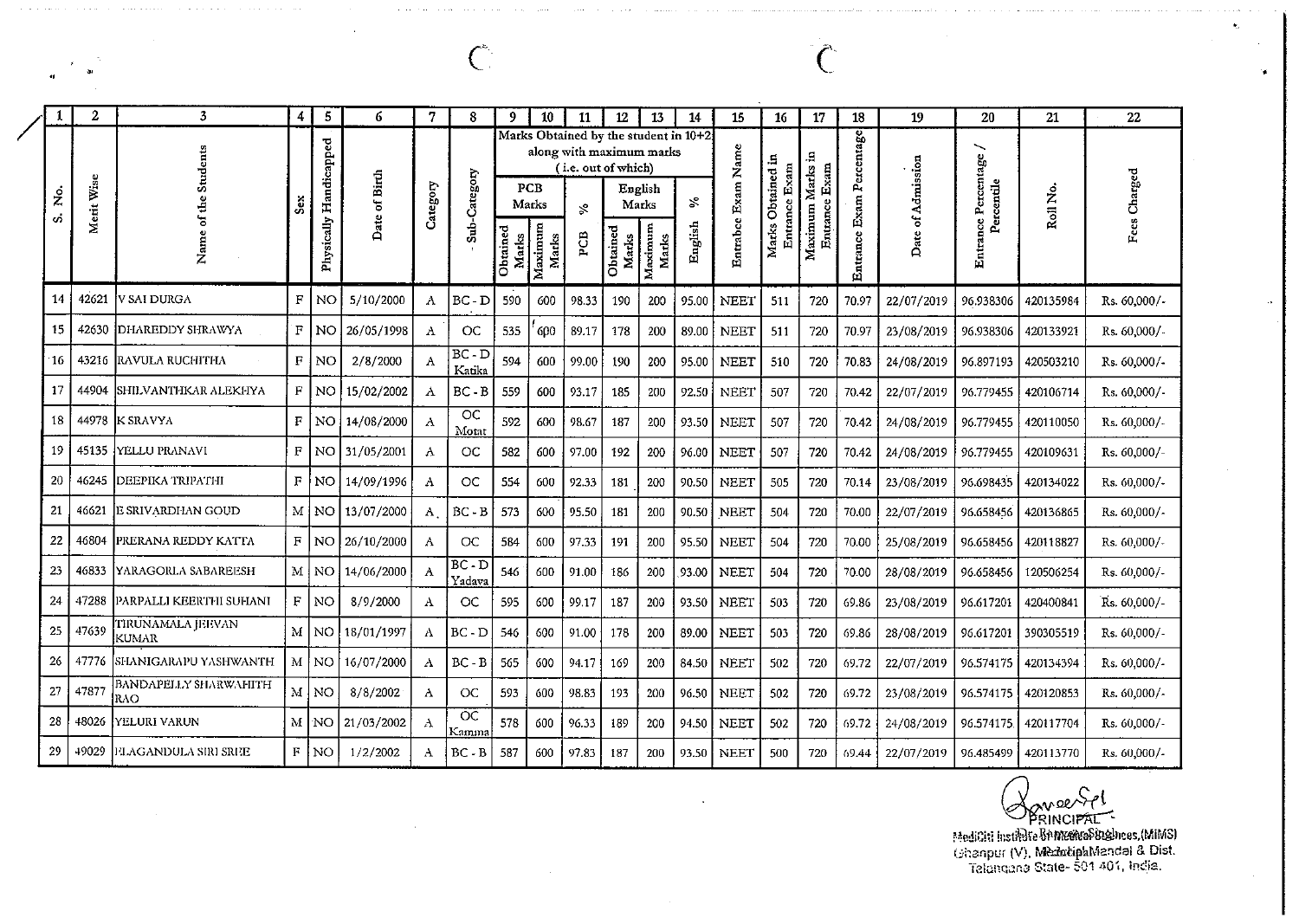|          | $\mathbf{2}$ | 3                                   | 4                  | 5               | 6             | 7                | 8                    | 9                 | 10                  | 11                                                                                             | 12                | 13               | 14            | 15           | 16                  | 17                                | 18              | 19                | 20                                            | 21        | 22           |
|----------|--------------|-------------------------------------|--------------------|-----------------|---------------|------------------|----------------------|-------------------|---------------------|------------------------------------------------------------------------------------------------|-------------------|------------------|---------------|--------------|---------------------|-----------------------------------|-----------------|-------------------|-----------------------------------------------|-----------|--------------|
| ż<br>oi. | Merit Wise   | <b>Students</b><br>of the           |                    | Handicapped     | Date of Birth | Category         | Sub-Category         |                   | <b>PCB</b><br>Marks | Marks Obtained by the student in 10+2<br>along with maximum marks<br>(i.e. out of which)<br>S. |                   | English<br>Marks | $\mathcal{S}$ | Name<br>Exam | Obtained in<br>Exam | Maximum Marks in<br>Entrance Exam | Exam Percentage | Date of Admission | ∼<br><b>Entrance Percentage</b><br>Percentile | Roll No.  | Fees Charged |
|          |              | Nam                                 |                    | Physically      |               |                  |                      | Obtained<br>Marks | Maximum<br>Marks    | PСB                                                                                            | Obtained<br>Marks | Maximum<br>Marks | English       | Entrabce     | Entrance<br>Marks   |                                   | Entrance        |                   |                                               |           |              |
| 30       | 49380        | MADDI ABHIRAM                       | М                  | NO              | 8/3/2001      | $\Lambda$        | OC                   | 557               | 600                 | 92.83                                                                                          | 176               | 200              | 88.00         | <b>NEET</b>  | 500                 | 720                               | 69.44           | 27/08/2019        | 96.485499                                     | 120104718 | Rs. 60,000/- |
| 31       | 49801        | PYATA SWAGATH REDDY                 | M                  | <b>NO</b>       | 11/11/2000    | $\Lambda$        | <b>OC</b>            | 591               | <b>600</b>          | 98.50                                                                                          | 181               | 200              | 90.50         | <b>NEET</b>  | 499                 | 720                               | 69.31           | 28/08/2019        | 96.442898                                     | 420100216 | Rs. 60,000/- |
| 32       | 50563        | <b>GADE SUCHARITHA</b>              | $\rm F$            | NO              | 16/08/2001    | $\boldsymbol{A}$ | $_{\rm CC}$          | 585               | 600                 | 97.50                                                                                          | 190               | 200              | 95.00         | <b>NEET</b>  | 498                 | 720                               | 69.17           | 28/08/2019        | 96.399517                                     | 420118255 | Rs. 60,000/- |
| 33       | 51659        | ALWALA SAGAR                        | M                  | <b>NO</b>       | 16/02/2000    | A                | $BC - B$<br>Padmas   | 597               | 600                 | 99.50                                                                                          | 190               | 200              | 95.00         | <b>NEET</b>  | 496                 | 720                               | 68.89           | 24/08/2019        | 96.312755                                     | 420105142 | Rs. 60,000/- |
| 34       | 51725        | KASANI TEJA                         | $\mathbf M$        | <b>NO</b>       | 4/2/2001      | Α                | $BC - D$<br>Yadava   | 600               | 600                 | 100.00                                                                                         | 185               | 200              | 92.50         | <b>NEET</b>  | 496                 | 720                               | 68.89           | 25/08/2019        | 96.312755                                     | 420105555 | Rs. 60,000/- |
| 35       | 52542        | JAKKULA RESHMI                      | $\mathbf F$        | NO              | 18/11/2001    | A                | $BC - D$             | 566               | 600                 | 94.33                                                                                          | 191               | 200              | 95.50         | <b>NEET</b>  | 495                 | 720                               | 68.75           | 24/08/2019        | 96.266609                                     | 420119512 | Rs. 60,000/- |
| 36       | 52819        | TELUGU VIMALA                       | $\mathbf{F}$       | <b>NO</b>       | 15/05/2002    | $\mathbf{A}$     | $BC - D$<br>Telugoll | 591               | 600                 | 98.50                                                                                          | 177               | 200              | 88.50         | <b>NEET</b>  | 494                 | 720                               | 68.61           | 24/08/2019        | 96.226063                                     | 420109723 | Rs. 60,000/- |
| 37       | 53320        | SOMANNAGARI SRI<br><b>VARDI-LAN</b> | M                  | 'NΟ             | 16/09/2001    | Α                | $BC - B$<br>Kurum    | 574               | 600                 | 95.67                                                                                          | 139               | 200              | 94.50         | <b>NEET</b>  | 493                 | 720                               | 68.47           | 24/08/2019        | 96.183604                                     | 420114193 | Rs. 60,000/- |
| 38       | 53502        | BATHINI RADHA KRISHNA               | $\mathbf{M}% _{0}$ | NO <sub>1</sub> | 13/12/1998    | A                | $BC - B$             | 581               | 600                 | 96.83                                                                                          | 183               | 200              | 91.50         | <b>NEET</b>  | 493                 | 720                               | 68.47           | 25/08/2019        | 96.183604                                     | 420138832 | Rs. 60,000/- |
| 39       | 53971        | BANDARUPALLY BABITHA                | $\mathbf{F}$       | NO.             | 23/01/1999    | $\Delta$         | $BC - B$<br>Kamma    | 580               | 600                 | 96.67                                                                                          | 178               | 200              | 89.00         | <b>NEET</b>  | 492                 | 720                               | 68.33           | 25/08/2019        | 96.143696                                     | 42012431  | Rs. 60,000/- |
| 40       | 54002        | BATHINI SUDEEKSHA                   | $\mathbf F$        | NO.             | 28/11/2001    | A                | $BC - B$<br>Goud     | 560               | 600                 | 93.33                                                                                          | 183               | 200              | 91.50         | <b>NEET</b>  | 492                 | 720                               | 68.33           | 24/08/2019        | 96.143696                                     | 420200524 | Rs. 60,000/- |
| 41       | 55107        | <b> GANDLA NEHA</b>                 | $\mathbf F$        | NO              | 31/01/2000    | A                | $BC - B$             | 571               | 600                 | 95.17                                                                                          | 190               | 200              | 95.00         | <b>NEET</b>  | 400                 | 720                               | 68.06           | 23/08/2019        | 96.050271                                     | 420116267 | Rs. 60,000/- |
| 42       |              | 55143 SANTHOSH SRIRAMOJU            | $\mathbf{M}$       | NO.             | 6/1/2000      | A                | $BC - B$<br>Kamsali  | 272               | 300                 | 90.67                                                                                          | 87                | 100              | 87.00         | NEET         | 490                 | 720                               | 68.06           | 23/08/2019        | 96.050271                                     | 420504495 | Rs. 60,000/- |
| 43       | 55151        | <b>BALLA KARTHIK</b>                | $\mathbf{M}$       | NO.             | 5/4/2001      | A                | $BC - D$<br>Padmas   | 585               | 600                 | 97.50                                                                                          | 189               | 200              | 94.50         | <b>NEET</b>  | 490                 | 720                               | 68.06           | 24/08/2019        | 96.050271                                     | 420119998 | Rs. 60,000/- |
| 44       | 55920        | KOVUR DEEPIKA                       | $\mathbf{F}$       | NO.             | 23/01/2002    | A                | $BC - D$             | 572               | 600                 | 95.33                                                                                          | 190               | 200              | 95.00         | <b>NEET</b>  | 489                 | 720                               | 67.92           | 27/08/2019        | 96.005827                                     | 420130320 | Rs. 60,000/- |
| 45       | 56542        | MUKKAMULA SHASHANK                  | M                  | NO.             | 29/01/2001    | A                | BC D                 | 572               | 600                 | 95.33                                                                                          | 159               | 200              | 79.50         | <b>NEET</b>  | +88                 | 720                               | 67.78           | 28/08/2019        | 95.963296                                     | 420108774 | Rs. 60,000/- |

 $\overline{C}$ 

 $\Delta \phi$ 

MediCiti IRRINGUESI<br>MediCiti IRRINGUESI<br>Ghanpur (V)PRPedicies (Landal & Dist.<br>Telangana State- 501 401, India.

 $\mathsf{C}$ 

 $\sim$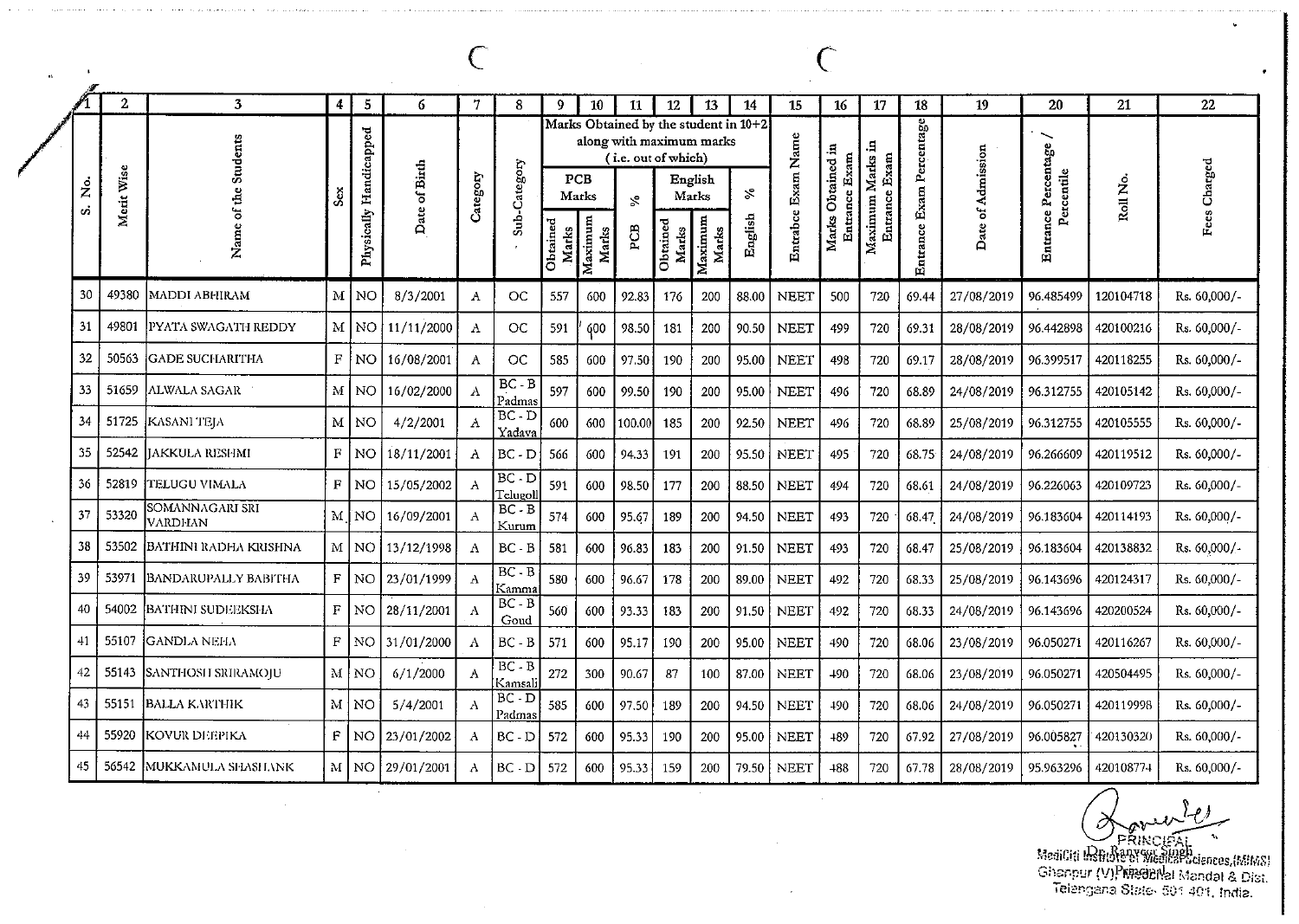|                 | $\mathbf{2}$               | 3                            | 4            | 5           | 6                     | 7            | 8                  | 9.                | 10               | 11                                                        | 12                | 13               | 14                                           | 15            | 16                   | 17                     | 18                 | 19                | 20                       | 21        | 22           |
|-----------------|----------------------------|------------------------------|--------------|-------------|-----------------------|--------------|--------------------|-------------------|------------------|-----------------------------------------------------------|-------------------|------------------|----------------------------------------------|---------------|----------------------|------------------------|--------------------|-------------------|--------------------------|-----------|--------------|
| $\dot{\hat{z}}$ | Wise<br>Merit <sup>1</sup> |                              | Ĵ,           | Handicapped | of Birth              | Category     | Sub-Category       |                   | PCB<br>Marks     | along with maximum marks<br>(i.e. out of which)<br>$\geq$ |                   | English<br>Marks | Marks Obtained by the student in 10+2.<br>వి | Name          | э,<br>tained<br>Exar | Entrance Exam<br>Marks | Percentage<br>Exam | Date of Admission | ╲<br>Percentage<br>utile | Roll No.  | Fees Charged |
| ú.              |                            | z                            |              | Physically  | Date                  |              |                    | Obtained<br>Marks | Maximum<br>Marks | PCB                                                       | Obtained<br>Marks | Maximum<br>Marks | English                                      | Entrabce Exam | Marks                | Maximum                | Entrance           |                   | nce<br>Entra             |           |              |
| 46              | 58443                      | <b>IGOLLA SURESH</b>         | $\mathbf{F}$ | <b>NO</b>   | 9/6/2001              | A            | BC - D<br>Golla    | 593               | 600              | 98.83                                                     | 188               | 200              | 94.00                                        | NEET          | 485                  | 720                    | 67.36              | 28/08/2019        | 95.827128                | 420115006 | Rs. 60,000/- |
| 47              | 67632                      | <b>KEERTHI NAIK MALOTHU</b>  |              |             | $F$ NO 24/03/1999     | A            | <b>ST</b>          | 575               | 600              | 95.83                                                     | 179               | 200              | 89.50                                        | <b>NEET</b>   | 471                  | 720                    | 65.42              | 22/07/2019        | 95.162236                | 420400597 | Rs. 60,000/- |
| 48              | 67764                      | MOHAMMED ABDUL QAYYUM M   NO |              |             | 17/02/2001            | A            | $BC - E$           | 541               | 600              | 90.17                                                     | 170               | 200              | 85.00                                        | NEET          | 471                  | 720                    | 65.42              | 22/07/2019        | 95.162236                | 420111099 | Rs. 60,000/- |
| 49              | 69923                      | THUMBETI POOJYA SRI          |              |             | $F$   NO   27/06/2001 | A            | $BC - A$<br>Rajaka | 593               | 600              | 98.83                                                     | 190               | 200              | 95.00                                        | NEET          | 468                  | 720                    | 65.00              | 24/08/2019        | 95.008134                | 120505462 | Rs. 60,000/- |
| 50              | 78687                      | <b>SAMREEN JALIAN</b>        | $\mathbf{F}$ | NO.         | 30/06/2001            | A            | $BC - E$<br>Shaik  | 575               | 600              | 95.83                                                     | 188               | 200              | 94.00                                        | NEET          | 456                  | 720                    | 63.33              | 25/08/2019        | 94.372021                | 420119517 | Rs. 60,000/- |
| 51              |                            | 81215 ISK SHAKER             | $_{\rm M}$   |             | NO 30/11/1999         | $\mathbf{A}$ | $BC - E$<br>Shaik  | 575               | 600              | 95.83                                                     | 182               | 200              | 91.00                                        | <b>NEET</b>   | 453                  | 720                    | 62.92              | 24/08/2019        | 94.207712                | 420124553 | Rs. 60,000/- |
| 52              | 36213                      | IB S SHARON VINEETHA         |              |             | $F$ NO 31/08/2002     | $^{\circ}$ A | $BC - C$           | 578               | 600              | 96.33                                                     | 190               | 200              | 95.00                                        | <b>NEET</b>   | 447                  | 720                    | 62.08              | 23/07/2019        | 93.875053                | 420102242 | Rs. 60,000/- |
| 53              | 87485                      | VADTHYAVATH SHIVA<br>kumar · |              | M NO        | 2/8/2002              | A            | <b>ST</b><br>Lamba | 594               | 600              | 99.00                                                     | 188               | 200              | 94.00                                        | NEET          | 445                  | 720                    | 61.81              | 24/08/2019        | 93.757031                | 420124867 | Rs. 60,000/- |
| 54              | 89041                      | <b>BANOTHU SAHAIA</b>        | F            | NO.         | 20/12/2000            | A            | <b>ST</b><br>Lamba | 587               | 600              | 97.83                                                     | 189               | 200              | 94.50                                        | <b>NEET</b>   | 443                  | 720                    | 61.53              | 24/08/219         | 93.643404                | 420111691 | Rs. 60,000/- |
| 55              |                            | 90519   MANDLA SUPRAJ        |              | M   NO      | 6/9/1996              | A            | $BC - A$           | 515               | 600              | 85.83                                                     | 166               | 200              | 83.00                                        | NEET          | 441                  | 720                    | 61.25              | 22/07/2019        | 93.52644                 | 420123774 | Rs. 60,000/- |

ST

Lambi

 $BC - A$ 

 $ST$ 

Lamba  $\overline{\text{ST}}$ 

Lamba

 $BC - A$ 

 $BC - A$ 

467

542

505

551

587

568

600

600

600

600

600

600

 $77.83$ 

90.33

84.17

91.83

97.83

 $94.67$ 

181

176

180

178

189

176

200

200

200

200

200

200

90.50

88.00

90.00

89.00

94.50

88.00

**NEET** 

**NEET** 

NEET

**NEET** 

**NEET** 

NEET

720

720

720

720

720

720

61.25

61.11

61.11

61.11

59.72

59.58

441

440

440

440

430

429

25/08/2019

22/07/2019

24/08/2019

28/08/2019

24/08/2019

24/08/219

93.526445

93.461374

93.461374

93.461374

92.851629

92.789818

 $\Lambda$ 

 $\Lambda$ 

 $\,$  A

 $\mathbf{A}$ 

 $\rm A$ 

 $\Lambda$ 

6/10/2000

10/5/1998

17/12/2000

 $F$  NO 17/02/2001

M | NO | 17/01/1998 |

M NO 18/11/1999

 $M$  NO

 $M|NO$ 

 $\mathbf{F}$  . NO

53

54

55

56

57

58

59

60

61

91510

91879

90706 RAMAVATH SUNIL

91357 ERIGADANDU HEMA

100268 VIVEK PAIDAKULA

101005 DUMPATI VARSILV

ADOTHU RAJESH

**RAMAVATH SUDHUER** 

 $QV$ Dr.Ranveer Singh

420128432

420111840

420302599

420137624

420122188

420112522

Rs. 60,000/-

Rs. 60,000/-

Rs. 60,000/-

Rs. 60,000/-

Rs. 60,000/-

Rs. 60,000/-

Medicini institute operational cleaners, (MIMS)<br>Ghanpur (V), Medicinal Mandal & Dist.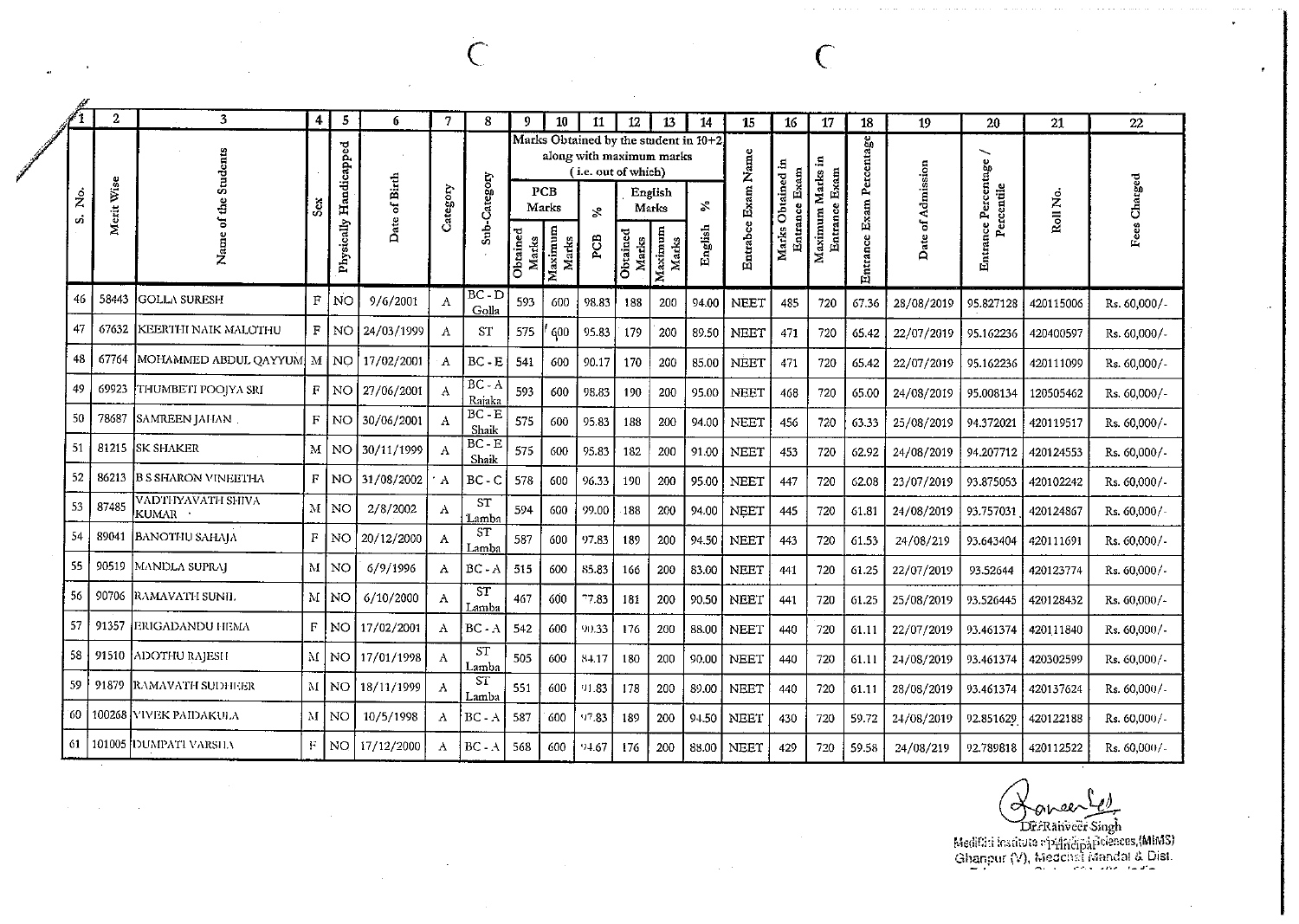$\overline{2}$  $\overline{\mathbf{3}}$  $\overline{4}$  $\mathbf{5}$ 6  $\overline{7}$ 8  $\overline{9}$ 10 11 12 13 14 15 16 17 18  $\overline{21}$ 19 20 22 Marks Obtained by the student in 10+2 Exam Percentage Physically Handicapped Name of the Students along with maximum marks Entrabce Exam Name ∽ Ξ. Entrance Percentage Marks Obtained in Date of Admission (i.e. out of which) Maximum Marks Entrance Exam Entrance Exam Date of Birth Sub-Category Fees Charged Merit Wise Category Percentile PCB<sup>-</sup>  $\dot{\tilde{z}}$ English Roll No. Sex  $\aleph$ Marks Marks  $\mathbf{x}^{\circ}$ s. English Obtained<br>Marks Maximum Maximum Obtained Entrance Marks PCB Marks Marks SC 104464 B SAMEEKSHA 62  $\mathbf F$ NO. 30/01/2001  $\overline{A}$ 570 600 95.00 178 200 89.00 **NEET** 425 720 59.03 22/07/2019 92.532935 420137392 Rs. 60,000/-Madiez DARA SATHYA PRASAD SC 63 104466  $\mathbf M$ NO. 4/10/1998  $\Lambda$ 565 600 94.17 183 200 91.50 **NEET** 425 720 59.03. 24/07/2019 92.532935 420303204 Rs. 60,000/-VARMA Mala 105146 ADIDELA MADHUMITHA 64  $\mathbf F$ **NO** 14/01/2000  $\Lambda$ 574 600 95.67 -SC 188 200 94.00 **NEET** 425 720 59.03 20/07/2019 92.532935 420113900 Rs. 60,000/-65 105430 MADARI BHARATH CHANDRA M NO 25/05/2000  $\overline{A}$ SC 96.33 578 600 181 200 90.50 **NEET** 424 720 58.89 24/08/2019 92.469493 420133550 Rs. 60,000/- $\overline{SC}$ 108309 APPAGALLA AKSHAYA 66  $F|NO$  $6/8/2001$  $\boldsymbol{\Lambda}$ 583 600 97.17 187 200 93.50 **NEET** 421 720 58.47 25/08/2019 92.281438 420100876 Rs. 60,000/-.<br>Madie a **SC** 67 110782 KATAM SIRISHA  $\mathbf{F}$ NO. 12/3/1998  $\mathbf{A}$ 510 600 85.00 180 200 90.00 **NEET** 720 58.06 418 23/08/2019 92.087358 420125790 Rs. 60,000/-Mala **SC** 68 **113645 BARKUNTA SREEYA**  $\mathbf{F}$ NO 7/9/2001  $\mathbf{A}$ 583 600 97.17 188 200 94.00 **NEET** 415 720 57.64 25/08/2019 91.876407 420123600 Rs. 60.000/-Madie: **SC** 69 114112 GALI MEGHANA  $\mathbf{F}$ NO 19/11/2000  $\mathbf{A}$ 580 600 96.67 100 200 95.00 **NEET** 415 720 57.64 25/08/2019 91.876407 420105905 Rs. 60,000/-Mala SC 70 114654 BOIIA SNEFITTH  $M$  NO 17/02/1999  $\Lambda$ 87.00 580 600 96.67 174 200 **NEET** 720 414 57.50 28/08/2019 91.810414 420503622 Rs. 60,000/-Madies 71 114877 DASARAPU AJAYVARMA  $M$  NO 10/1/1998  $\Lambda$ SC 559 600 93.17 176 200 88.00 **NEET** 414 720 57.50 24/08/2019 91.810414 420504426 Rs. 60,000/-SC  $72$ 115585 PONNAPUDI PREETHU SRI  $|F|$ NO<sub>1</sub> 25/10/1999  $\mathbf{A}$ 584 600 97.33 190 200 95.00 **NEET** 720 57.36 27/08/2019 413 91.742223 420134816 Rs. 60,000/-Mala SC. 73 116529 ISUNKE NITHISHA  $\mathbf F$  . NO 9/6/1999  $\mathcal{A}$ 573 600 95.50 183 91.50 **NEET** 200 412 720 57.22 27/08/2019 91.675521 420201616 Rs. 60,000/-Madie <sub>SC</sub> 74 244785 MYAKAMALLA VYSHNAVI  $F$  NO 13/08/2002  $\mathbf{A}$ 577 600 96.17 185 200 92.50 **NEET** 308 720 42.78 24/08/2019 82.571247 420502145 Rs. 60,000/-Mals **B** - Category Management Quota 75 65225 JAMMULA KEERTHANA  $F|NO$ 19/04/2002 **CTB OC** 589 600 98.17 **NEET** 184 200 92.00 475 720 65.97 29/07/2019 95.353056 120100275 Rs. 11,55,000/-76 66702 YEDHU VIJAY V. S MNO  $2/1/2000$ CTB **OC** 553 600 92.17 181 90.50 200 **NEET** 473 720 65.69  $1/8/2019$ 95.256653 281209966 Rs. 11,55,000/-77 71230 **SRIJITA HUDAFI**  $F<sub>1</sub>$ I NO 26/08/1998 CTB **OC** 249 300 83.00 170 200 85.00 **NEET** 466 720 64.72 26/07/2019 94.90599 460700657 Rs. 11,55,000/-

**DINCIPAL** 

MediCiti Institute of Annuscal Staghes, (MIMS) Ghanpur (V), Mediaseibalandai & Dist.<br>Telangana State- 501 401, India.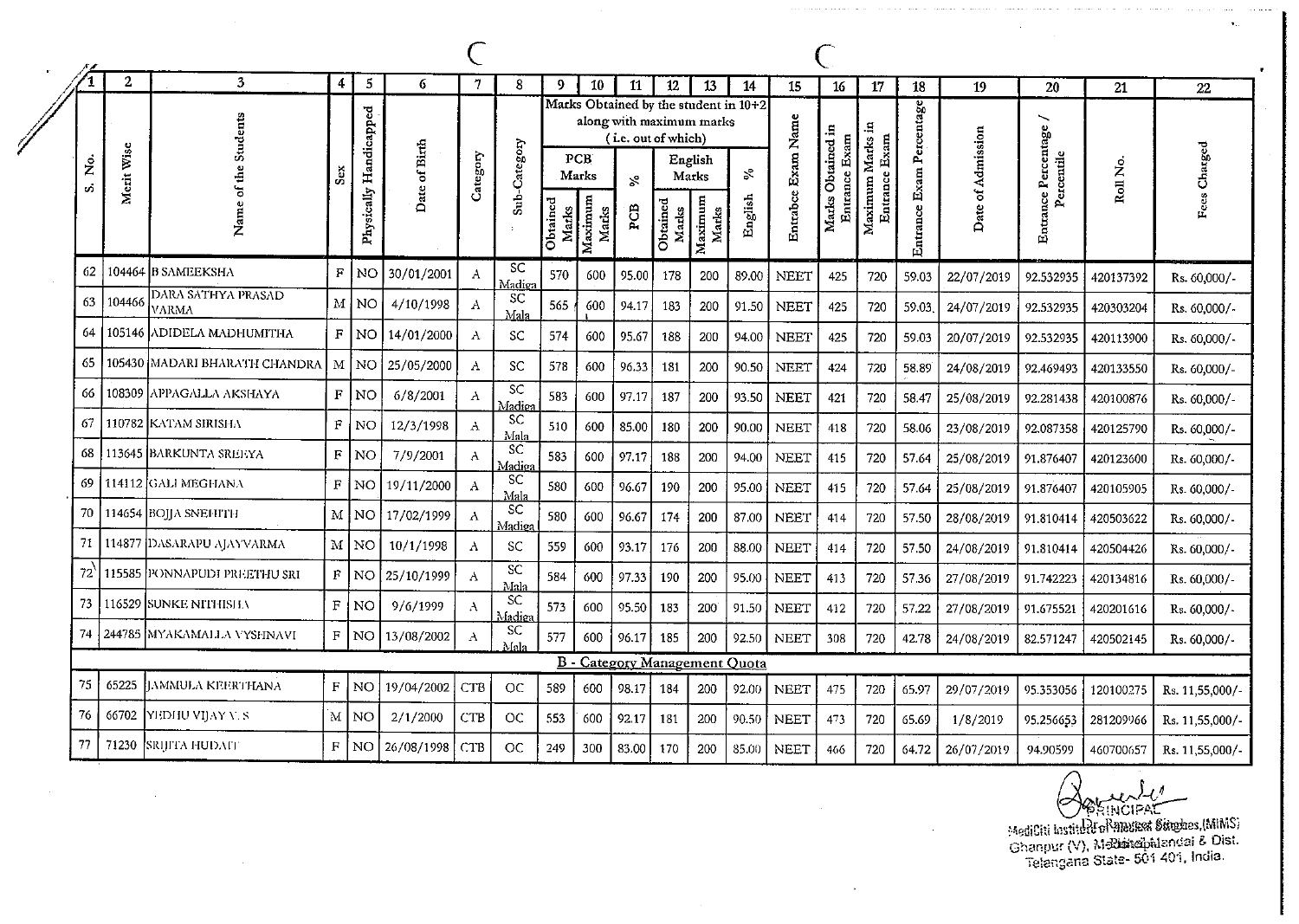|    |         | $\boldsymbol{2}$ | 3                               | 4            | 5                      | 6                   | 7          | 8                                  | -9                | 10               | 11                                              | 12                | 13               | 14                                    | 15                 | 16                  | 17                        | 18            | 19                | 20                  | 21        | 22              |
|----|---------|------------------|---------------------------------|--------------|------------------------|---------------------|------------|------------------------------------|-------------------|------------------|-------------------------------------------------|-------------------|------------------|---------------------------------------|--------------------|---------------------|---------------------------|---------------|-------------------|---------------------|-----------|-----------------|
|    |         |                  | Students                        |              |                        |                     |            |                                    |                   |                  | along with maximum marks<br>(i.e. out of which) |                   |                  | Marks Obtained by the student in 10+2 |                    |                     | 9                         | Percentage    |                   | ╰                   |           |                 |
|    | ż<br>ທ່ | Merit Wise       | de                              | Š            |                        | Date of Birth       | Category   | Sub-Category                       |                   | PCB<br>Marks     | Š,                                              |                   | English<br>Marks | ళి                                    |                    | Obtained in<br>Exam | ₫                         |               | Date of Admission | Percentile          | Roll No.  | Fees Charged    |
|    |         |                  | ह<br>ä<br>Ž                     |              | Physically Handicapped |                     |            |                                    | Obtained<br>Marks | Maximum<br>Marks | PCB                                             | Obtained<br>Marks | Maximum<br>Marks | English                               | Entrabce Exam Name | Entrance.<br>Marks  | Maximum Marks<br>Entrance | Entrance Exam |                   | Entrance Percentage |           |                 |
|    | 78      | 71346            | <b>EUNICE YENGKHOM</b>          | $\mathbf F$  | <b>NO</b>              | 3/1/2000            | <b>CTB</b> | OC                                 | 246               | 300              | 82.00                                           | 93                | 100              | 93.00                                 | <b>NEET</b>        | 466                 | 720                       | 64.72         | 30/07/2019        | 94.90599            | 320104324 | Rs. 11,55,000/- |
|    | 79      | 77371            | <b>PALLAMRAJU SUPRAJA</b>       | $\mathbf F$  | NO.                    | 16/10/2000          | CTB        | OC                                 | 589               | 600              | 98.17                                           | 191               | 200              | 95.50                                 | <b>NEET</b>        | 458                 | 720                       | 63.61         | 30/07/2019        | 94.481537           | 420111014 | Rs. 11,55,000/- |
|    | 80      |                  | 79610 SOURABH JOSHI             |              |                        | M   NO   31/03/2000 | <b>CTB</b> | OC                                 | 213               | 300              | 71.00                                           | 33                | 100              | 83.00                                 | <b>NEET</b>        | 455                 | 720                       | 63.19         | 31/07/2019        | 94.315101           | 390314291 | Rs. 11,55,000/- |
| 81 |         | 80888            | <b>KALPANA DAHIYA</b>           | $\mathbb F$  | <b>NO</b>              | 6/6/1998            | <b>CTB</b> | OBC                                | 265               | 300              | 88.33                                           | 82                | 100              | 82.00                                 | <b>NEET</b>        | 454                 | 720                       | 63.06         | 31/07/2019        | 94.263214           | 390505859 | Rs. 11,55,000/- |
|    | 82      | 81928            | SILPA SUSAN T                   | $\mathbf F$  | NO.                    | 14/10/1997          | <b>CTB</b> | $\overline{\text{oc}}$<br>Christia | 582               | 600              | 97.00                                           | 184               | 200              | 92.00                                 | <b>NEET</b>        | 452                 | 720                       | 62.78         | 1/8/2019          | 94.155683           | 280904282 | Rs. 11,55,000/- |
| 83 |         | 83474            | GODA ANUSHA                     | $\mathbf{F}$ | <b>NO</b>              | 6/2/1999            | CTB        | <b>OC</b>                          | 587               | 600              | 97.83                                           | 182               | 200              | 91.00                                 | <b>NEET</b>        | 450                 | 720                       | 62.50         | 26/08/2019        | 94.037448           | 420112206 | Rs. 11,55,000/- |
| 84 |         |                  | 85656 AKKALADEVI SAHITHI        | $\mathbf F$  | NO.                    | 25/02/2001          | <b>CTB</b> | OBC                                | 595               | 600              | 99.17                                           | 188               | 200              | 94.00                                 | NEET               | 447                 | 720                       | 62.08         | 30/07/2019        | 93.875053           | 420131119 | Rs. 11.55.000/- |
| 85 |         |                  | 86594   MEENU MARY JOSE         | F            | NO.                    | 15/12/2000          | <b>CTB</b> | OC                                 | 262               | 300              | 87.33                                           | 81                | 100              | 81.00                                 | NEET               | 446                 | 720                       | 61.94         | 1/8/2019          | 93.815794           | 280701313 | Rs. 11.55,000/  |
| 86 |         | 87468            | TADAKAPALLY SATVIK              | M l          | l no                   | 4/5/1999            | <b>CTB</b> | $BC - B$                           | 508               | 600              | 84.67                                           | 174               | 200              | 87.00                                 | <b>NEET</b>        | 445                 | 720                       | 61.81         | 1/8/2019          | 93.757031           | 420116792 | Rs. 11,55,000/- |
| 87 |         | 89197            | <b>AHAMMED SADIR K</b>          |              | M   NO                 | 20/02/1997          | CTB        | <b>OBC</b>                         | 275               | 300              | 91.67                                           | 90                | 100              | 90.00                                 | <b>NEET</b>        | 443                 | 720                       | 61.53         | 1/8/2019          | 93.643404           | 281115858 | Rs. 11,55,000/- |
| 88 |         | 91390            | PADMASINI KULKARNI              | F            | NO.                    | 27/09/2000          | <b>CTB</b> | OC                                 | 578               | 600              | 96.33                                           | 191               | 200              | 95.50                                 | <b>NEET</b>        | 440                 | 720                       | 61.11         | 29/07/2019        | 93.461374           | 420121565 | Rs. 11,55,000/  |
| 89 |         | 93164            | MUKURALA VAMSHI KRISHNA<br>GOUD | $\mathbf{M}$ | NO.                    | 17/12/1998          | <b>CTB</b> | OBC                                | 586               | 600              | 97.67                                           | 183               | 200              | 91.50                                 | <b>NEET</b>        | 438                 | 720                       | 60.83         | 31/07/2019        | 93.343352           | 420132188 | Rs. 11,55,000/  |
| 90 |         | 93311            | VENNA APARNA                    | $\mathbf{F}$ | NO.                    | 22/08/2000          | <b>CTB</b> | <b>OC</b>                          | 578               | 600              | 96.33                                           | 181               | 200              | 90.50                                 | <b>NEET</b>        | 438                 | 720                       | 60.83         | 31/07/2019        | 93.343352           | 420113924 | Rs. 11.55.000/- |
| 91 |         | 93609            | <b>HITESHI VADEJA</b>           | F            | NO.                    | 21/10/2000          | CTB        | OC                                 | 248               | 300              | 82.67                                           | 87                | 100              | 87.00                                 | NEET               | 438                 | 720                       | 60.83         | 31/07/2019        | 93.343352           | 390303780 | Rs. 11.55,000/- |
| 92 |         | 95642            | SHRADDHA S KAMATH               | F            | NO.                    | 25/02/2000          | <b>CTB</b> | OC                                 | 257               | 300              | 85.67                                           | 96                | 100              | 96.00                                 | <b>NEET</b>        | 435                 | 720                       | 60.42         | 29/08/2019        | 93.162243           | 280301072 | Rs. 11,55,000/- |
| 93 |         | 97037            | KATASANI SUBHASH REDDY          | $\mathbf{M}$ | NO.                    | 6/6/2000            | <b>CTB</b> | OC                                 | 567               | 600              | 94.50                                           | 181               | 200              | 90.50                                 | NEET               | 434                 | 720                       | 60.28         | 1/8/2019          | 93.102062           | 120512894 | Rs. 11.55,000/- |

 $\sim$ 

Dareer y

 $\sim$   $\sim$ 

Secretarian Dra**RahveenSingh**rass (MMG)<br>University (19) - **Principal** factorial & Olist<br>Tulkis pendi State- 501-405, India

 $\mathbf{v}$ 

 $\bullet$ 

 $\overline{C}$ 

 $\overline{C}$ 

 $\sim$  10  $\,$ 

,,

 $\sim$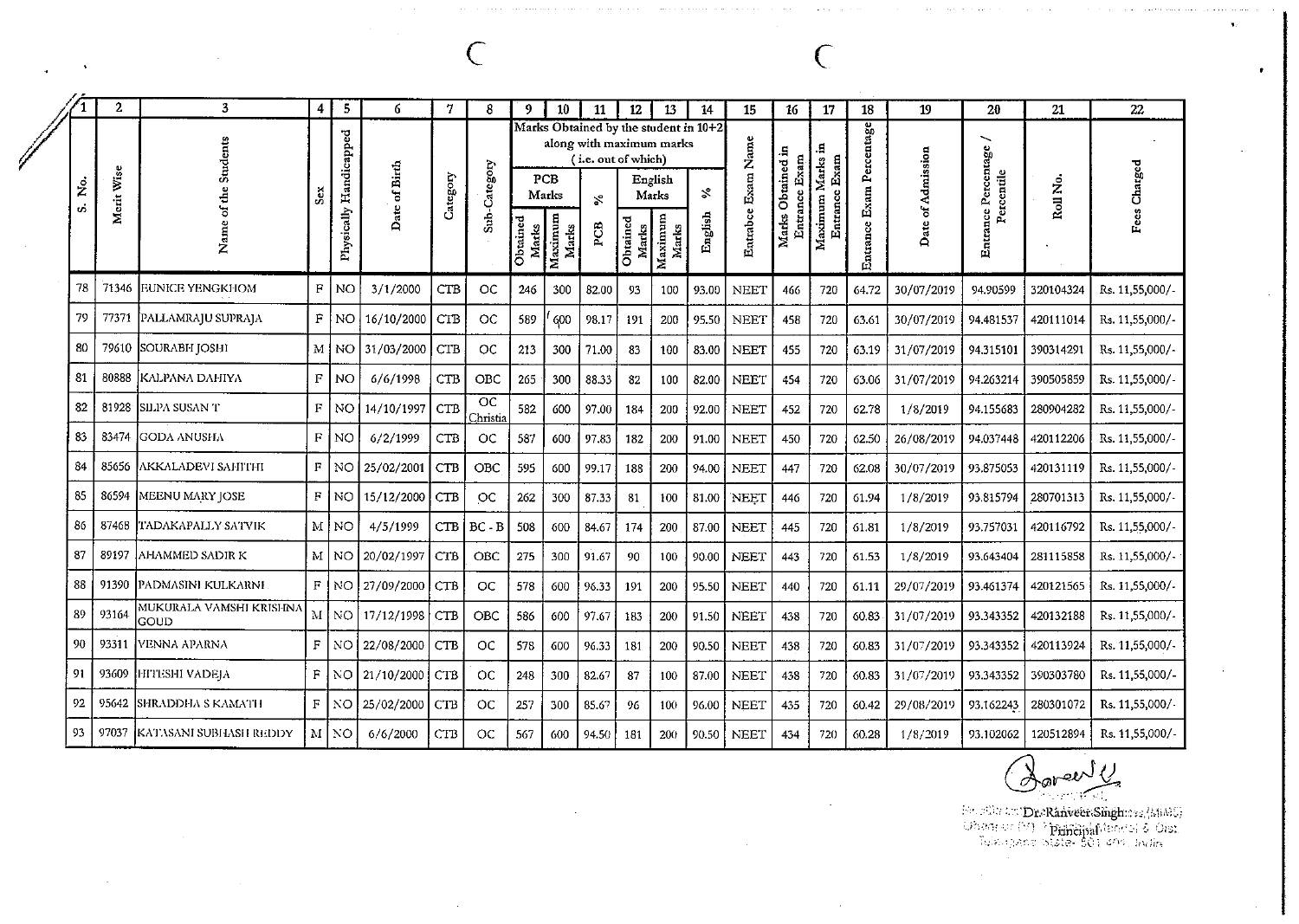|               | $\mathbf{2}$ | 3                            | 4 | 5              | 6                         |            | 8          | 9.     | 10               | 11                                              | 12                | 13               | 14                                    | 15          | 16                   | 17                  | 18               | 19                | 20              | 21             | 22              |
|---------------|--------------|------------------------------|---|----------------|---------------------------|------------|------------|--------|------------------|-------------------------------------------------|-------------------|------------------|---------------------------------------|-------------|----------------------|---------------------|------------------|-------------------|-----------------|----------------|-----------------|
|               |              | cnts                         |   | Handicapped    |                           |            |            |        |                  | along with maximum marks<br>(i.e. out of which) |                   |                  | Marks Obtained by the student in 10+2 | Name        | 1<br>Exam<br>ρ       | £.<br>Exam          | Percentage       |                   | ╲<br>Percentage |                |                 |
| $\frac{6}{2}$ | Wise         |                              |   |                | of Birth                  | Category   | Category   |        | PCB<br>Marks     | $\mathcal{S}^{\bullet}$                         |                   | English<br>Marks | $\mathcal{S}$                         | Exam        |                      | Marks               |                  |                   | Percentile      | ż              | arged<br>ే      |
| $\sim$        | Merit        | z                            | Ō | sically<br>Phy | Date.                     |            | <b>Sub</b> | Obtain | Maximum<br>Marks | PCB                                             | Obtained<br>Marks | Maximum<br>Marks | English                               | Entrabce    | <b>Larks</b><br>E.nu | Entrance<br>Maximum | Exam<br>Entrance | Date of Admission | nce<br>Entra    | $_{\rm{RoII}}$ |                 |
| 94            |              | 97630 PATLOLLA MAHITHA REDDY |   |                | F NO 20/07/1999           | <b>CTB</b> | OC         | 581    | 600              | 96.83                                           | 188               | 200              | 94.00                                 | NEET        | 433                  | 720                 | 60.14            | 31/07/2019        | 93.040677       | 420132723      | Rs. 11,55,000/- |
| 95            | 97650        | <b>KODURU NAGASAIGANESH</b>  |   | M NO           | 11/5/2001                 | <b>CTB</b> | OC         | 555    | 600              | 92.50                                           | 185               | 200              | 92.50                                 | <b>NEET</b> | 433                  | 720                 | 60.14            | 29/07/2019        | 93.040677       | 420129442      | Rs. 11,55,000/- |
| -96           |              | 97880 BHUSARI JAIRAJ RAJESH  |   | M   NO         | 7/6/1999                  | CTB        | OC.        | 279    | 300              | 93.00                                           | 59                | 100              | 59.00                                 | NEET        | 433                  | 720                 | 60.14            | 31/07/2019        | 93.040677       | 310502393      | Rs. 11,55,000/- |
| 97            | 98408        | BAMANDLA HARICHANDANA        | F | NO)            | 10/8/1999                 | CTB        | $BC - B$   | 584    | 600              | 97.33                                           | 192               | 200              | 96.00                                 | NEET        | 432                  | 720                 | 60.00            | 31/07/2019        | 92.978866       | 420107611      | Rs. 11,55,000/- |
| 98            | 98702        | SATPUTE SUSHANT<br>BALASAHEB |   |                | M   NO   29/10/1999   CTB |            | OC         | 174    | 300              | 58.00                                           | 75                | 100              | 75.00                                 | <b>NEET</b> | 432                  | 720                 | 60.00            | 31/07/2019        | 92.978866       | 310504281      | Rs. 11,55,000/- |
| -99           |              | 99260 YARASI SRAVANI         |   |                | $F$   NO   14/05/2001     | <b>CTB</b> | OC         | 577    | 600              | 96.17                                           | 183               | 200              | 91.50                                 | <b>NEET</b> | 431                  | 720                 | 59.86            | 27/07/2019        | 92.918047       | 120404520      | Rs. 11,55,000/- |
| 100           |              | 99998 DONGARE RAJ SURYAKANT  |   | M NO           | 5/8/1999                  | CTB        | <b>OBC</b> | 213    | 300              | 71.00                                           | 55                | 100              | 55.00                                 | <b>NEET</b> | 430                  | 720                 | 59.72            | 31/07/2019        | 92.851629       | 311125399      | Rs. 11,55,000/- |
|               |              | 101   100063   A JAYASHREE   |   | F NO           | 7/1/2000                  | CTB        | $BC - B$   | 567    | 600              | 94.50                                           | 172               | 200              | 86.00                                 | NEET        | 430                  | 720                 | 59.72            | 30/07/2019        | 92.851629       | 420127599      | Rs. 11,55,000/  |

103

104

105

106

107

108

109

1,55,000/  $1,55,000/-$ 1,55,000/-Rs. 11,55,000/-92.599778 420114196 30/07/2019 102 103659 MARRI SANCHIT REDDY  $M|NO$  $2/7/2001$ **CTB**  $OC$ 560 600  $93.33$ 177 200 88.50 **NEET** 426 720 59.17 104706 SHIRAM SHETTY THARUN SAI  $\mathbf{M}$  $\ensuremath{\mathsf{CTB}}$ 90.00 **NEET** 425 720 59.03 1/8/2019 92.532935 420501381 Rs. 11,55,000/-NO<sub>1</sub> 8/11/1998  $BC - B$ 565 600 94.17 180 200 MALREDDY RAJASHEKAR 92.469493 420101074 Rs. 11,55,000/-M 600 58.89 1/8/2019 | NO 10/7/1999  $\ensuremath{\mathsf{CTB}}$ 94.00 NEET 424 720 105507 OC. 591 98.50 188 200 **REDDY** 92.404351 420129730 Rs. 11,55,000/-| 106253 | VALLURU SAI SAHISHNA  $\bar{\mathrm{F}}$ 11/8/2002 **CTB**  $_{\rm OC}$ 600 94.33 200 91.00 NEET 423 720 58.75  $1/8/2019$ NO. 566 182 310903639 Rs. 11,55,000/-31/07/2019 92.343391 SANSKRUTI GHATODE  $\rm F$ **NO** 17/05/1999  $\ensuremath{\mathsf{CTB}}$  $OBC$ 300  $84$ 100 84.00 NEET 422 720 58.61 107227 192 64.00 93.50 31/07/2019 92.343391 420123729 Rs. 11,55,000/ 107763 MASIMUKKU HEMAVANI  $\mathbf F$ NO  $6/3/2001$  $CTB$ BC - D 561 600 182 200 91.00 **NEET** 422 720 58.61 92.281438 420117790 Rs. 11,55,000/- $\bar{\mathrm{F}}$ **NEET** 720 30/07/2019 581 600 200 91.50 421 58.47 108051 DUTPAL BHAVANI NO. 19/10/1999  $CTB$   $BC - D$ 96.83 183 Rs. 11,55,000/-29/07/2019 92.281438 420103860 **NEET** 58.47 108152 CHETHIREDDY SOUMYA  $\mathbb F$ NO 26/06/2001  $CTB$  $OC$ 576 600 96.00 187 200 93.50 421 720

Dr. Ranveer Singh<br>shinta of Medici Sciences (MIMS

MediCiti Institute of Madisian Stranes (MiMia)<br>Ghanpur (V), MeddRall Mandal & Dist. Telangana State- 501 401, India.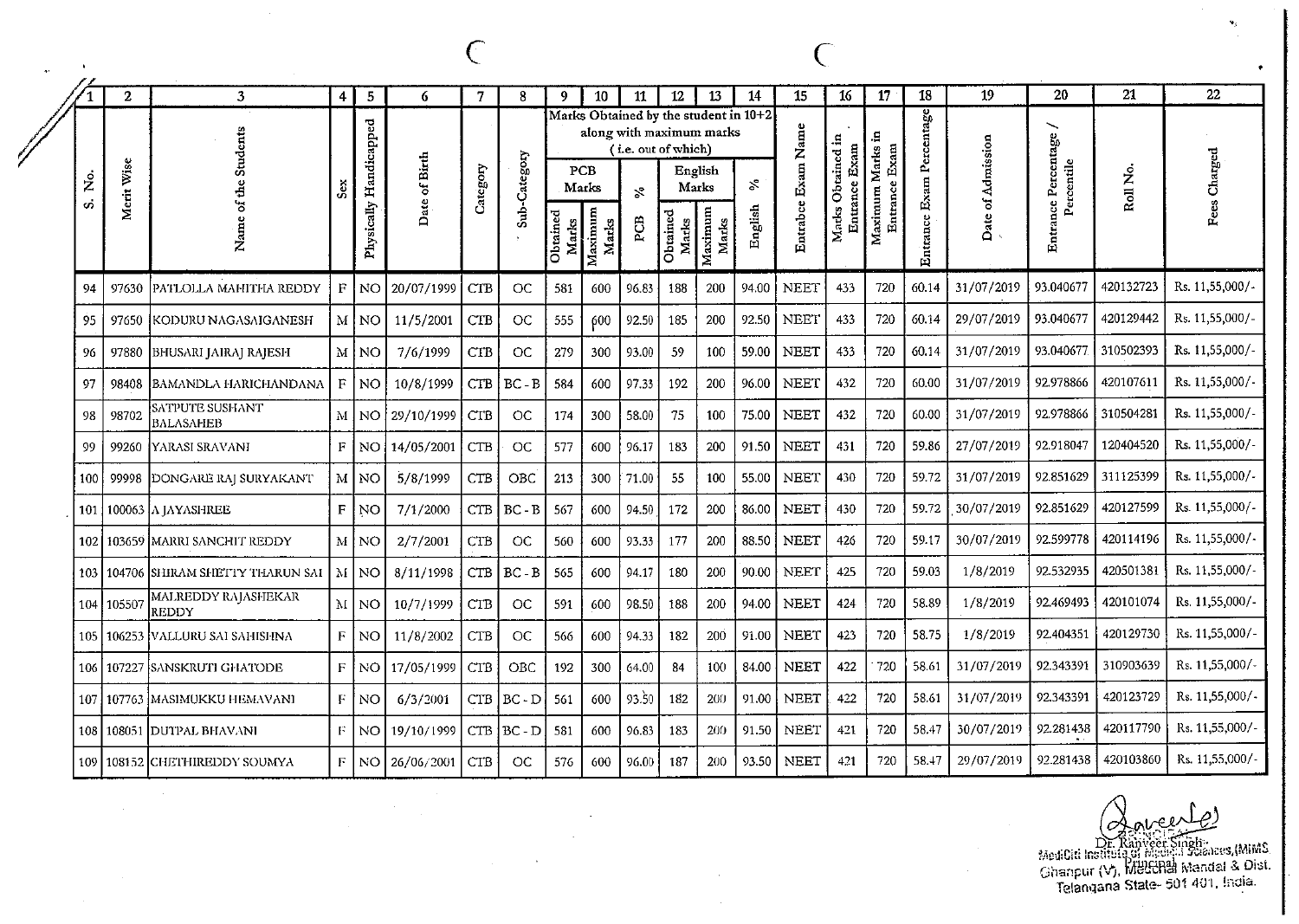$\sim 10^7$ 

 $\sim$ 

 $\rightarrow$ 

|           | $\mathbf{2}$ | $\mathbf{3}$                            | 4              | $\sqrt{5}$             | 6                 | 7          | 8                  | 9                 | 10               | 11                                                                                       | 12                | 13               | 14      | 15                 | 16                           | 17               | 18                       | 19                | 20                  | 21        | 22              |
|-----------|--------------|-----------------------------------------|----------------|------------------------|-------------------|------------|--------------------|-------------------|------------------|------------------------------------------------------------------------------------------|-------------------|------------------|---------|--------------------|------------------------------|------------------|--------------------------|-------------------|---------------------|-----------|-----------------|
|           |              | Students                                |                |                        |                   |            |                    |                   |                  | Marks Obtained by the student in 10+2<br>along with maximum marks<br>(i.e. out of which) |                   |                  |         |                    |                              |                  |                          |                   | ∼                   |           |                 |
| ż.<br>ςή. | Merit Wise   | of the                                  | ۊ              |                        | Date of Birth     | Category   | Sub-Category       |                   | PCB<br>Marks     | $\mathfrak{Z}_{\mathfrak{a}}$                                                            |                   | English<br>Marks | వ       |                    | Obtained in<br>Entrance Exam | Entrance Exam    |                          |                   | Percentile          | Roll No.  | Fees Charged    |
|           |              | Name                                    |                | Physically Handicapped |                   |            |                    | Obtained<br>Marks | Maximum<br>Marks | PCB                                                                                      | Obtained<br>Marks | Maximum<br>Marks | English | Entrabce Exam Name | Marks                        | Maximum Marks in | Entrance Exam Percentage | Date of Admission | Entrance Percentage |           |                 |
|           |              | 110   108793  CHALLAGONDA SRUTHIKA      | $\mathbf F$    | NO.                    | 10/3/2002         | <b>CTB</b> | OC<br>.<br>Velama  | 546               | 600              | 91.00                                                                                    | 187               | 200              | 93.50   | <b>NEET</b>        | 421                          | 720              | 58.47                    | 26/08/2019        | 92.281438           | 420128392 | Rs. 11,55,000/- |
|           |              | 111   110172 ANISHA LAL                 | $\mathbf F$    | NO                     | 8/8/2000          | <b>CTB</b> | OBC                | 287               | 300              | 95.67                                                                                    | 95                | 100              | 95.00   | <b>NEET</b>        | 419                          | 720              | 58.19                    | 29/08/2019        | 92.152004           | 280301748 | Rs. 11,55,000/- |
|           |              | 112   111066   TALLAPALLY AISHWARYA     | $\mathbf{F}$   | NO.                    | 11/11/2001        | <b>CTB</b> | ОC                 | 576               | 600              | 96.00                                                                                    | 189               | 200              | 94.50   | <b>NEET</b>        | 418                          | 720              | 58.06                    | 26/08/2019        | 92,087357           | 420115906 | Rs. 11,55,000/- |
| 113       |              | <b>111776 CH JAMRAJ</b>                 | M              | NO.                    | 19/06/2000        | CTB        | OBC                | 542               | 600              | 90.33                                                                                    | 157               | 200              | 78.50   | <b>NEET</b>        | 417                          | 720              | 57.92                    | 27/08/2019        | 92.021932           | 420118658 | Rs. 11,55,000/- |
| 114       |              | 118705 PRAVALIKA BUDDE                  | $\mathbf{F}$   | <b>NO</b>              | 4/10/2001         | <b>CTB</b> | $BC - B$<br>Perika | 591               | 600              | 98.50                                                                                    | 189               | 200              | 94.50   | <b>NEET</b>        | 410                          | 720              | 56.94                    | 26/08/2019        | 91.536022           | 420504865 | Rs. 11,55,000/- |
| 115       |              | 130373 M VIGHNESH                       | M              | NO                     | 19/06/2000        | <b>CTB</b> | <b>OC</b>          | 537               | 600              | 89.50                                                                                    | 174               | 200              | 87.00   | <b>NEET</b>        | 398                          | 720              | 55.28                    | 30/08/2019        | 90.688816           | 120502759 | Rs. 11,55,000/- |
| 116       |              | 130494 G SILPA                          | F              | NO                     | 22/02/1998        | <b>CTB</b> | SC<br>Mala         | 459               | 600              | 76.50                                                                                    | 168               | 200              | 84.00   | <b>NEET</b>        | 398                          | 720              | 55.28                    | 30/08/2019        | 906888156           | 420131552 | Rs. 11,55,000/- |
| 117       |              | 134774 PALLE MEGHANA REDDY              | $\mathbf{F}$   | NO.                    | 26/04/2002        | CTB        | <b>OC</b>          | 271               | 300              | 90.33                                                                                    | 94                | 100              | 94.00   | NEET               | 394                          | 720              | 54.72                    | 29/08/2019        | 90.391386           | 420129812 | Rs. 11,55,000/- |
| 118       |              | 138103 TAMMA ANUHYA                     | $\mathbf{F}$ . | N <sub>O</sub>         | 9/6/2002          | CТB        | <b>OC</b>          | 569               | 600              | 94.83                                                                                    | 191               | 200              | 95.50   | <b>NEET</b>        | 391                          | 720              | 54.31                    | 30/08/2019        | 90.165762           | 420111210 | Rs. 11,55,000/- |
| 119       |              | 140032 KOUKUNTLA NAVAKETI IAN           |                | M NO                   | 20/06/2000        | CTB        | <b>OC</b>          | 552               | 600              | 92.00                                                                                    | 187               | 200              | 93.50   | <b>NEET</b>        | 389                          | 720              | 54.03                    | 30/08/2019        | 90.009109           | 120206473 | Rs. 11,55,000/- |
| 120       |              | 143000 ITANAY GUPTA                     |                | M I NO                 | 20/06/2002        | <b>CTB</b> | <b>OC</b>          | 211               | 300              | 70.33                                                                                    | 69                | 100              | 69.00   | <b>NEET</b>        | 386                          | 720              | 53.61                    | 30/08/2019        | 89.793267           | 311210349 | Rs. 11,55,000/- |
| 121       | 145368       | INAMA SONALI SPANDANA                   | F              | NO.                    | 28/04/2000        | <b>CTB</b> | <b>SC</b><br>Mala  | 549               | 600              | 91.50                                                                                    | 166               | 200              | 83.00   | <b>NEET</b>        | 384                          | 720              | 53.33                    | 29/08/2019        | 89.63633            | 420114751 | Rs. 11,55,000/- |
| 122       | 146625       | ISARALA GEHLOT                          | $_{\rm F}$     |                        | NO 27/11/1998     | <b>CTB</b> | $BC - D$           | 518               | 600              | 86.33                                                                                    | 181               | 200              | 90 50   | <b>NEET</b>        | 383                          | 720              | 53.19                    | 29/08/2019        | 89.560413           | 420101333 | Rs. 11,55,000/- |
| 123       |              | 147570 ISAKSHI GUPTA                    | F              |                        | NO 31/12/2000     | <b>CTB</b> | $\overline{C}$     | 289               | 300              | 96.33                                                                                    | 94                | 100              | 94.00   | <b>NEET</b>        | 382                          | 720              | 53.06                    | 29/08/2019        | 89.47762            | 420123283 | Rs. 11,55,000/- |
| 124       | 147836       | CHINTHALA SUDHEER<br>REDDY              |                |                        | M   NO 31/03/2001 | <b>CTB</b> | <b>OC</b>          | 571               | 600              | 95.17                                                                                    | 179               | 200              | 89.50   | <b>NEET</b>        | 382                          | 720              | 53.06                    | 30/08/2019        | 89.47762            | 420124160 | Rs. 11,55,000/- |
|           | 125 148274   | GANJIKUNTA TANMAYEE<br>SATYA SAI MANASA | F              | NO.                    | 15/08/2001        | CTB        | ОC                 | 561               | 600              | 93.50                                                                                    | 192               | 200              | 96.00   | <b>NEET</b>        | 382                          | 720              | 53.06                    | 30/08/2019        | 89.47762            | 420109502 | Rs. 11,55,000/- |

 $\mathbf{v}_I$ 

 $\bullet$ 

 $\label{eq:decomp} \begin{array}{l} \mbox{Area}(j) \oplus \mbox{Dr.} \mbox{Range} \ \mbox{Single} \ \mbox{size} \ \mbox{[Wb3C]} \\ \mbox{Gramper} \ \vee \mbox{[W] \ \mbox{Rindipal} \ \wedge \mbox{[G3C]} \ \wedge \mbox{[G3C] \ \wedge \mbox{[G3C] \ \wedge \mbox{[G3C] \ \wedge \mbox{[G3C] \ \wedge \mbox{[G3C] \ \wedge \mbox{[G3C] \ \wedge \mbox{[G3C] \ \wedge \mbox{[G3C] \ \wedge \mbox{[$ 

 $\sim 10^7$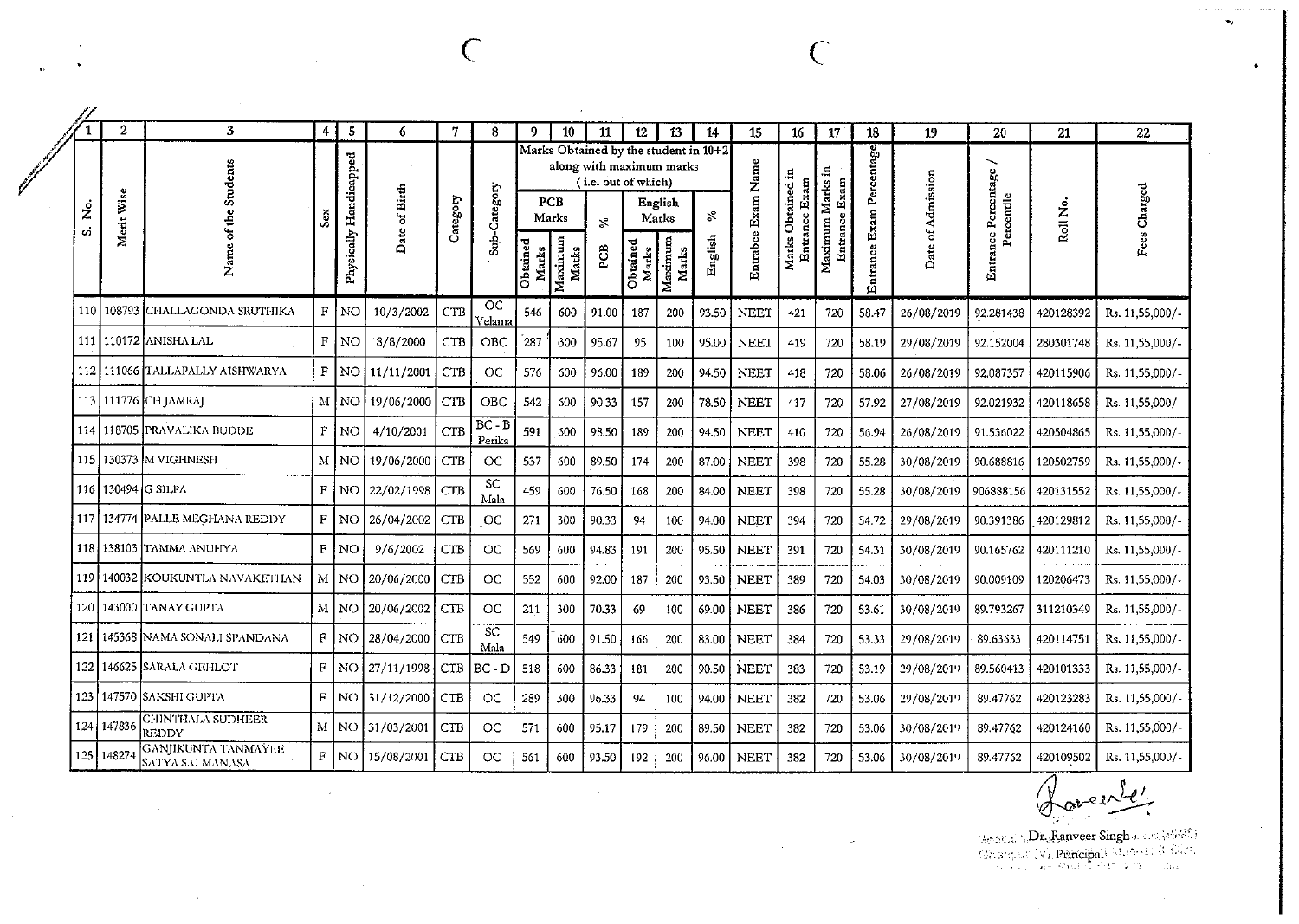|         | $\boldsymbol{2}$ | $\mathbf{3}$                      | $\overline{4}$ | 5                         | 6             | 7          | 8                  | 9                 | 10                               | 11                                                                                                    | 12                | 13                                   | 14                                  | 15                                                                        | 16                                    | 17                                | 18                          | 19                   | 20                                     | 21        | 22              |
|---------|------------------|-----------------------------------|----------------|---------------------------|---------------|------------|--------------------|-------------------|----------------------------------|-------------------------------------------------------------------------------------------------------|-------------------|--------------------------------------|-------------------------------------|---------------------------------------------------------------------------|---------------------------------------|-----------------------------------|-----------------------------|----------------------|----------------------------------------|-----------|-----------------|
| ż<br>o) | Merit Wise       | Students<br>ď<br>۵Ļ<br>Name       | Séx.           | Handicapped<br>Physically | Date of Birth | Category   | Sub-Category       | Obtained<br>Marks | PCB<br>Marks<br>Maximum<br>Marks | Marks Obtained by the student in 10+2<br>along with maximum marks<br>(i.e. out of which)<br>Š,<br>PCB | Obtained<br>Marks | English<br>Marks<br>Maximum<br>Marks | $\mathcal{S}^{\text{e}}$<br>English | Entrabce Exam Name                                                        | Obtained in<br>Entrance Exam<br>Marks | Maximum Marks in<br>Entrance Exam | Exam Percentage<br>Entrance | of Admission<br>Date | ∽<br>Entrance Percentage<br>Percentile | Roll No.  | Fees Charged    |
|         |                  |                                   |                |                           |               |            |                    |                   |                                  |                                                                                                       |                   |                                      |                                     | C - Category - 15% of Management Quota Seats under NRI Students/NRI Wards |                                       |                                   |                             |                      |                                        |           |                 |
| 126     | 183049           | MUVVA ASHRESHA<br><b>CHOWDARY</b> | F              | NO                        | 18/05/2002    | NRI        | OC                 | 539               | 600                              | 89.83                                                                                                 | 190               | 200                                  | 95.00                               | <b>NEET</b>                                                               | 3.52                                  | 720                               | 48.89                       | 24/08/2019           | 86.95826                               | 420118292 | Rs. 11,55,000/- |
| 127     |                  | 211136 CHINTA RAMYA SREE          | $\overline{F}$ | NO                        | 12/3/2001     | NRI        | <b>OBC</b>         | 583               | 600                              | 97.17                                                                                                 | 187               | 200                                  | 93.50                               | <b>NEET</b>                                                               | 331                                   | 720                               | 45.97                       | 24/08/2019           | 84.964788                              | 120611122 | Rs. 23,10,000/- |
| 128     |                  | 255602 MITTA SAI DEEP REDDY       | $\mathbf{M}$   | NO                        | 30/08/2002    | NRI        | <b>OC</b><br>Reddy | 550               | 600                              | 91.67                                                                                                 | 177               | 200                                  | 88.50                               | <b>NEET</b>                                                               | 301                                   | 720                               | 41.81                       | 26/08/2019           | 81.793508                              | 420128202 | Rs. 23,10,000/- |
| 129     | 259259           | DUNDIGALLA SWAPNIL<br>SRINIKETH   | $\mathbf M$    | NO.                       | 23/06/2001    | NRI        | <b>OC</b>          | 570               | 600                              | 95.00                                                                                                 | 187               | 200                                  | 93.50                               | <b>NEET</b>                                                               | 299                                   | 720                               | 41.53                       | 29/07/2019           | 81.552573                              | 420133393 | Rs. 23,10,000/- |
| 130     | 311265           | <b>CH PRASAMSA</b>                | $\mathbf F$    | NO                        | 4/8/2001      | NRI        | <b>OBC</b>         | 560               | 600                              | 93.33                                                                                                 | 162               | 200                                  | 81.00                               | <b>NEET</b>                                                               | 269                                   | 720                               | 37.36                       | 31/07/2019           | 77.850725                              | 420121211 | Rs. 23,10,000/- |
| 131     |                  | 314745  NAVYA ERUKULLA            | F              | NO                        | 6/6/2001      | NRI        | OBC                | 559               | 600                              | 93.17                                                                                                 | 181               | 200                                  | 90.50                               | NEET                                                                      | 267                                   | 720                               | 37.08                       | 26/08/2019           | 77.58888                               | 420400734 | Rs. 23,10,000/- |
| 132     | 330072           | VEMULAPALLI GEETIKA<br>LAKSHMI    | $\overline{F}$ | NO                        | 5/11/2000     | NRI        | OC                 | 474               | 600                              | 79.00                                                                                                 | 174               | 200                                  | 87.00                               | <b>NEET</b>                                                               | 259                                   | 720                               | 35.97                       | 26/08/2019           | 76.485924                              | 420133913 | Rs. 23,10,000/  |
| 133     | 332750           | HAYATI THAMMABATHULA              | $\mathbf F$    | NO <sub>1</sub>           | 10/2/2002     | NRI        | <b>OC</b>          | 553               | 600                              | 92.17                                                                                                 | 181               | 200                                  | 90.50                               | <b>NEET</b>                                                               | 258                                   | 720                               | 35.83                       | 31/07/2019           | 76.351032                              | 420128982 | Rs. 23,10,000/- |
| 134     |                  | 347916 IHTESH DINNE.              | M              | NO.                       | 13/06/2002    | <b>NRI</b> | <b>OC</b>          | 491               | 600                              | 81.83                                                                                                 | 183               | 200                                  | 91.50                               | <b>NEET</b>                                                               | 250                                   | 720                               | 34.72                       | 26/08/2019           | 75.207318                              | 420112055 | Rs. 21,00,000/- |
| 135     | 352187           | <b>IMATTA NILOTHPALA</b>          | F              | NO.                       | 15/03/2001    | <b>NRI</b> | <b>SC</b><br>Mala  | 552               | 600                              | 92.00                                                                                                 | 184               | 200                                  | 92.00                               | <b>NEET</b>                                                               | 248                                   | 720                               | 34.44                       | 29/08/2019           | 74.918537                              | 420302979 | Rs. 23,10,000/- |
| 136     |                  | 392713 KAVADAPU BILAVESH REDDY    | М              | <b>NO</b>                 | 27/03/2000    | NRI        | OC                 | 449               | 600                              | 74.83                                                                                                 | 175               | 200                                  | 87.50                               | <b>NEET</b>                                                               | 230                                   | 720                               | 31.94                       | 30/07/2019           | 72.123437                              | 420114619 | Rs. 23,10,000/- |
| 137     |                  | 400616 NALLAMOTHU VINYA           | $\mathbf F$    | NO                        | 20/03/2002    | NRI        | OC                 | 582               | 600                              | 97.00                                                                                                 | 190               | 200                                  | 95.00                               | <b>NEET</b>                                                               | 226                                   | 720                               | 31.39                       | 29/07/2019           | 71.479102                              | 120608857 | Rs. 23,10,000/- |
| 138     | 419357           | <b>ГЈЕЕРАLIKA ВАТНІNA</b>         | F              | NO                        | 21/07/2001    | NRI        | <b>OBC</b>         | 486               | 600                              | 81.00                                                                                                 | 179               | 200                                  | 89.50                               | <b>NEET</b>                                                               | 218                                   | 720                               | 30.28                       | 31/07/2019           | 70.110898                              | 420107321 | Rs. 23,10,000/- |
| 139     |                  | 421849 S RAHUL REDDY              |                | M NO                      | 26/02/2001    | <b>NRI</b> | OC                 | 237               | 300                              | 79.00                                                                                                 | 83                | 100                                  | 83.00                               | <b>NEET</b>                                                               | 217                                   | 720                               | 30.14                       | 1/8/2019             | 69.942052                              | 420116112 | Rs. 23,10,000/- |
| 140     | 435183           | HEMANTH PANNURI                   |                | MINO                      | 17/08/2001    | NRI        | $BC - B$           | 511               | 600                              | 85.17                                                                                                 | 173               | 200                                  | 86.50                               | <b>NEET</b>                                                               | 212                                   | 720                               | 29.44                       | 30/08/2019           | 69.062311                              | 420137686 | Rs. 23,10,000/- |
| 141     |                  | 446614 BANDA PAVAN CHANDRA        |                | MINO                      | 26/02/1999    | NRI        | OBC<br>Yaday       | 478               | 600                              | 79.67                                                                                                 | 170               | 200                                  | 85.00                               | <b>NEET</b>                                                               | 208                                   | 720                               | 28.89                       | 27/08/2019           | 68.327598                              | 420502179 | Rs. 23,10,000/  |

 $\sim$ 

C

 $\sim 10^7$ 

Concert Le Companion Companies (MAS)<br>En Ranyegue de Companies (MAS)<br>Chanpor (M. Processor Mandai & Dist.<br>Traianovana State-501 401, India.

 $\bullet$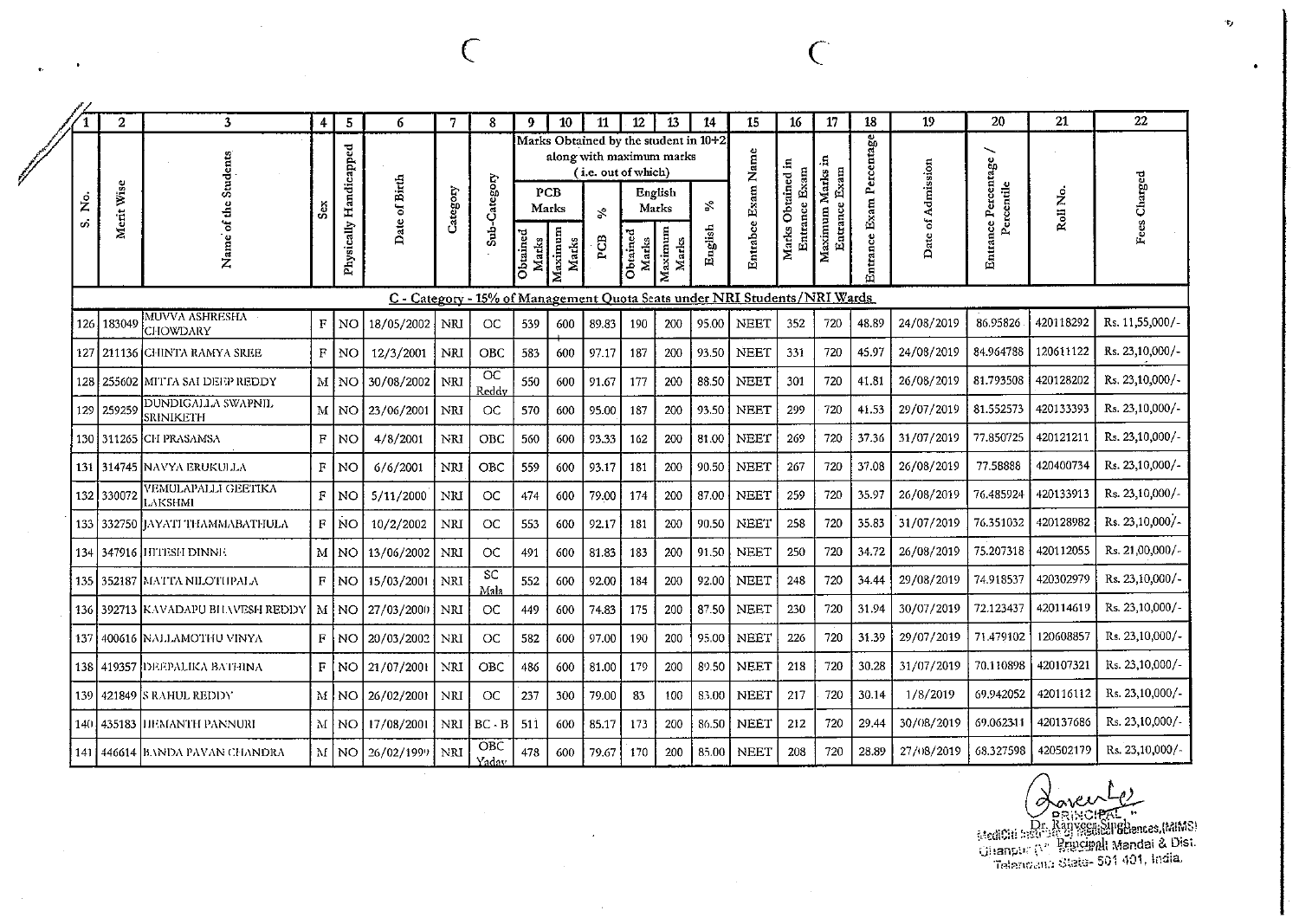$\mathscr{J}$ 

 $\mathcal{L}_{\mathbb{Z}}$ 

 $\sim 100$ 

|           | $\mathbf{2}$ | 3                                | 4     | 5                      | 6                   | 7          | $8^{\circ}$                                                                                                           | 9                 | 10                                      | 11                                                                                                    | 12                         | 13                          | 14            | 15                 | 16                                           | 17                                        | 18                       | 19                | 20                                                            | 21        | 22              |
|-----------|--------------|----------------------------------|-------|------------------------|---------------------|------------|-----------------------------------------------------------------------------------------------------------------------|-------------------|-----------------------------------------|-------------------------------------------------------------------------------------------------------|----------------------------|-----------------------------|---------------|--------------------|----------------------------------------------|-------------------------------------------|--------------------------|-------------------|---------------------------------------------------------------|-----------|-----------------|
| ρġ.<br>ς, | Merit Wise   | Name of the Students             | Sex.  | Physically Handicapped | Date of Birth       | Category   | Sub-Category                                                                                                          | Obtained<br>Marks | <b>PCB</b><br>Marks<br>Maximum<br>Marks | Marks Obtained by the student in 10+2<br>along with maximum marks<br>(i.e. out of which)<br>ž,<br>PСВ | Marks<br>Obtained<br>Marks | English<br>Maximum<br>Marks | వి<br>English | Entrabce Exam Name | Obtained in<br>Entrance Exam<br><b>Marks</b> | 9.<br>Maximum Marks<br>Exam<br>Entrance i | Entrance Exam Percentage | Date of Admission | $\overline{\phantom{0}}$<br>Entrance Percentage<br>Percentile | Roll No.  | Fees Charged    |
|           |              | 142 469010 PALLAKONDA VIKAS      |       | M NO                   | 25/04/1999          | NRI        | <b>ST</b><br>Erukala                                                                                                  | 519               | 600                                     | 86.50                                                                                                 | 178                        | 200                         | 89.00         | <b>NEET</b>        | 199                                          | 720                                       | 27.64                    | 26/08/2019        | 66.583425                                                     | 420504948 | Rs. 11,55,000/- |
|           |              | 143 470610 D VANSHITHA           | $F^-$ | <b>NO</b>              | 2/1/2002            | <b>NRI</b> | <b>OC</b>                                                                                                             | 538               | '600                                    | 89.67                                                                                                 | 182                        | 200                         | 91.00         | <b>NEET</b>        | 199                                          | 720                                       | 27.64                    | 30/07/2019        | 66.583425                                                     | 420400898 | Rs. 23,10,000/- |
|           |              | 144 485589 ANANYA MANCHIKATLA    |       |                        | F NO 22/10/2000 NRI |            | $BC - B$<br>Padmas                                                                                                    | 179               | 300                                     | 59.67                                                                                                 | 89                         | 100                         | 89.00         | <b>NEET</b>        | 193                                          | 720                                       | 26.81                    | 27/08/2019        | 65.387824                                                     | 420127565 | Rs. 23,10,000/- |
|           |              | 145   507578 HARSHITHA VUYYURI   |       |                        | $F$ NO 28/01/2002   | <b>NRI</b> | OC                                                                                                                    | 230               | 300                                     | 76.67                                                                                                 | 81                         | 100                         | 81.00         | <b>NEET</b>        | 186                                          | 720                                       | 25.83                    | 1/8/2019          | 93.936474                                                     | 420124403 | Rs. 23,10,000/- |
|           |              | 146   594206 HARSHITHA UDDARAJU  |       | $F$ NO                 | 6/3/2001            | <b>NRI</b> | OC                                                                                                                    | 539               | 600                                     | 89.83                                                                                                 | 172                        | 200                         | 86.00         | NEET               | 160                                          | 720                                       | 22.22                    | 30/07/2019        | 57.733483                                                     | 420114961 | Rs. 23,10,000/- |
|           |              | 147   597465   POOJA THAKUR      |       | $F$ NO                 | 3/6/2001            | NRI        | $BC - B$                                                                                                              | 407               | 600                                     | 67.83                                                                                                 | 164                        | 200                         | 82.00         | <b>NEET</b>        | 159                                          | 720                                       | 22.08                    | 31/07/2019        | 57 48 24 83                                                   | 420118486 | Rs. 23,10,000/- |
|           |              | 148 768266 NAFISAH FIRDOUS SHAIK |       |                        | $F$ NO 17/06/2001   |            | NRI BC - E                                                                                                            | 547               | 600                                     | 91.17                                                                                                 | 171                        | 200                         | 85.50         | NEET               | 120                                          | 720                                       | 16.67                    | 31/07/2019        | 45.099255                                                     | 420118001 | Rs. 23,10,000/- |
|           |              |                                  |       |                        |                     |            |                                                                                                                       |                   |                                         | STRAY VACANCY SEATS                                                                                   |                            |                             |               |                    |                                              |                                           |                          |                   |                                                               |           |                 |
|           |              | 149   398611 VOKKALKAR DEEPALI   |       |                        | $F$ NO 15/02/2002   |            | $2\left \sum_{\substack{r=1\\r\neq r}}^{\infty}\frac{1}{\log n}\right BC-D$                                           | 525               | 600                                     | 87.50                                                                                                 | 181                        | 200                         | 90.50         | <b>NEET</b>        | 227                                          | 720                                       | 31.53                    | 30/08/2019        | 71.637882                                                     | 420113385 | Rs. 11,55,000/- |
|           |              | 150 606863 SHRUTI ASATI          |       |                        | $F$ NO 19/01/2002   | Stray      | <b>OC</b><br>$\begin{array}{c c}\n\vdots \\ \text{big} \\ \text{Marwad} \\ \downarrow \\ \downarrow\n\end{array}$ 523 |                   | 600                                     | 87.17                                                                                                 | 171                        | 200                         | 85.50         | <b>NEET</b>        | 156                                          | 720                                       | 21.67                    | 30/08/2019        | 56.726717                                                     | 420118472 | Rs. 11,55,000/- |

Λ\

Br. Ranveer.Singh<br>Sterious - Principalisti Sciences.(49883)<br>Giussico - Concerto Mender & Olst<br>Termin, ru. Sub - 2019 M. Joseph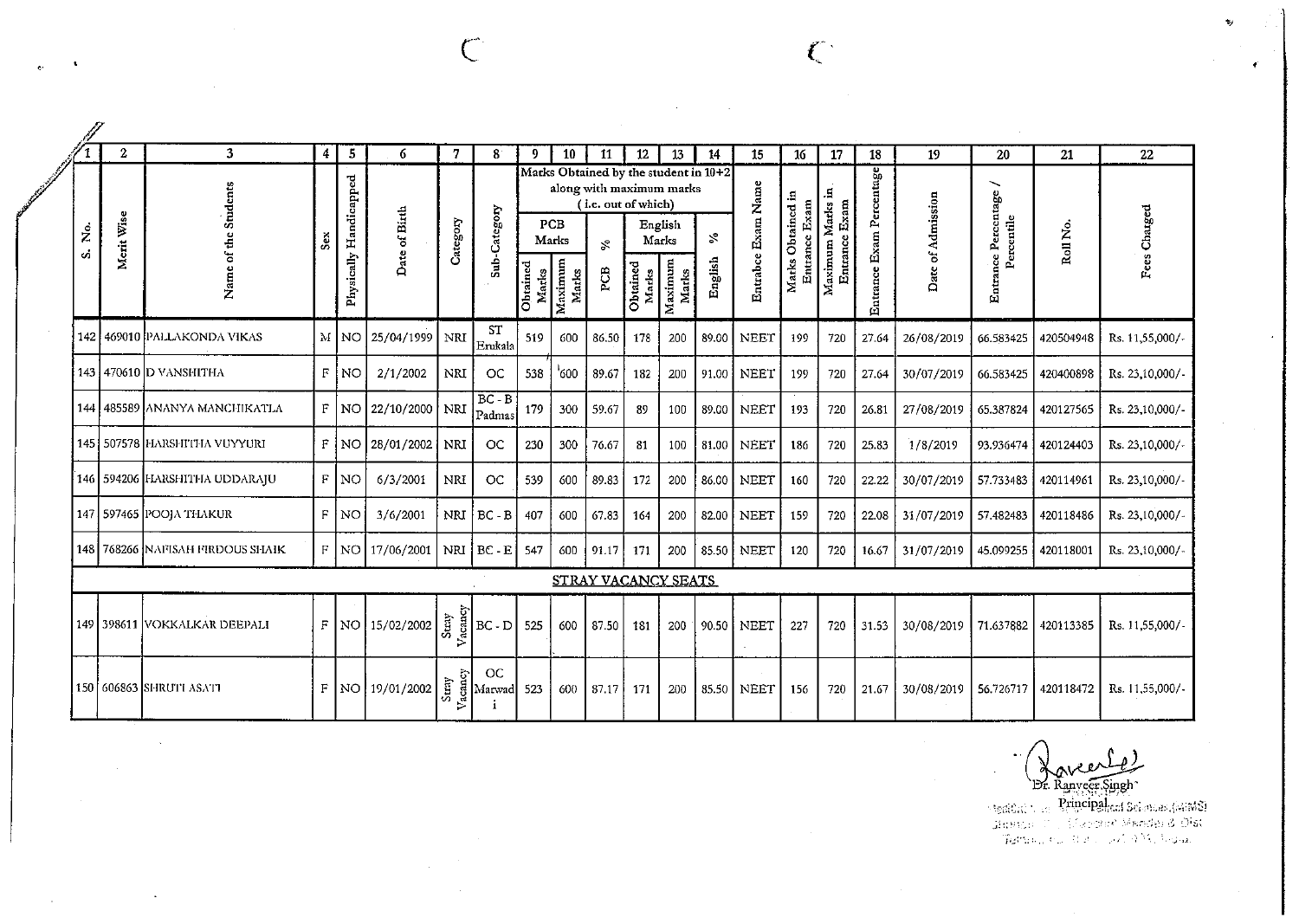## MediCiti INSTITUTE OF MEDICAL SCIENCES(MIMS)

Ghanpur(V), Medchal(M & Dist) - 501 401, T. S

Date: ..........................................................

| Sl.<br>No.       | Admn.<br>No.  | Name of the Candidate       | Cate-<br>gory | Sl.<br>No. | Admn.<br>No.  | Name of the Candidate        | Cate-gory                   |
|------------------|---------------|-----------------------------|---------------|------------|---------------|------------------------------|-----------------------------|
| 1                | 19-20/001     | Annapareddy Ratnadeep Reddy | А             | 51         | $19-20/051$   | SK Shaker                    | А                           |
| $\overline{c}$   | $19-20/002$   | Shreya Verma                | А             | 52         | $19-20/052$   | <b>B S Sharon Vineetha</b>   | А                           |
| 3                | 19-20/003     | Boinpelly Sai Ashritha      | А             | 53         | $19 - 20/053$ | Vadthyavath Shiva Kumar      | A                           |
| 4                | 19-20/004     | Akanksha Shou               | А             | 54         | 19-20/054     | Banothu Sahaja               | A                           |
| 5                | 19-20/005     | Madhira Sri Poojitha        | А             | 55         | 19-20/055     | Mandla Supraj                | A                           |
| 6                | $19-20/006$   | Nikita Dhoka                | А             | 56         | 19-20/056     | Ramavath Sunil               | A                           |
| $\boldsymbol{7}$ | 19-20/007     | Kirti Agarwal               | А             | 57         | 19-20/057     | Erigadandu Hema              | A                           |
| 8                | $19-20/008$   | Jahnavi Karnatapu           | А             | 58         | $19 - 20/058$ | Adothu Rajesh                | А                           |
| 9                | $19 - 20/009$ | Nelluri Deepthi Priyanka    | А             | 59         | $19 - 20/059$ | Ramavath Sudheer             | A                           |
| 10               | $19 - 20/010$ | Pardiwar Shreshta           | А             | 60         | 19-20/060     | Vivek Paidakula              | A                           |
| 11               | $19-20/011$   | Sammeta Bhavani             | А             | 61         | $19-20/061$   | Dumpati Varsha               | А                           |
| 12               | 19-20/012     | Nathani Bhavya              | А             | 62         | 19-20/062     | <b>B</b> Sameeksha           | A                           |
| 13               | $19 - 20/013$ | Aarimalla Amrutha Varshini  | A             | 63         | 19-20/063     | Dara Sathya Prasad Varma     | $\mathbf{A}$                |
| 14               | $19-20/014$   | V Sai Durga                 | А             | 64         | $19 - 20/064$ | Adidela Madhumitha           | A                           |
| 15               | $19 - 20/015$ | Dhareddy Shrawya            | А             | 65         | 19-20/065     | Madari Bharath Chandra       | A                           |
| 16               | $19 - 20/016$ | Ravula Ruchitha             | А             | 66         | 19-20/066     | Appagalla Akshaya            | A                           |
| 17               | 19-20/017     | Shilvanthkar Alekhya        | А             | 67         | 19-20/067     | Katam Sirisha                | А                           |
| 18               | $19 - 20/018$ | K Sravya                    | А             | 68         | 19-20/068     | Barkunta Sreeya              | $\boldsymbol{A}$            |
| 19               | 19-20/019     | Yellu Pranavi               | А             | 69         | 19-20/069     | Gali Meghana                 | $\Lambda$                   |
| 20               | 19-20/020     | Deepika Tripathi            | А             | 70         | 19-20/070     | Bojja Snehith                | A                           |
| 21               | $19-20/021$   | E Srivardhan Goud           | А             | 71         | 19-20/071     | Dasarapu Ajayvarma           | A                           |
| 22               | 19-20/022     | Prerana Reddy Katta         | А             | 72         | $19 - 20/072$ | Ponnapudi Preethu Sri        | $\boldsymbol{A}$            |
| 23               | $19 - 20/023$ | Yaragorla Sabareesh         | А             | 73         | 19-20/073     | Sunke Nithisha               | A                           |
| 24               | $19 - 20/024$ | Parpalli Keerthi Suhani     | А             | 74         | 19-20/074     | Myakamalla Vyshnavi          | $\boldsymbol{A}$            |
| 25               | $19 - 20/025$ | Tirunamala Jeevan Kumar     | А             | 75         | 19-20/075     | Jammula Keerthana            | <b>CTB</b>                  |
| 26               | 19-20/026     | Shanigarapu Yashwanth       | А             | 76         | 19-20/076     | Yedhu Vijay V. S             | <b>CTB</b>                  |
| 27               | 19-20/027     | Bandapelly Sharwahith Rao   | А             | 77         | 19-20/077     | Srijita Hudait               | <b>CTB</b>                  |
| 28               | 19-20/028     | Yeluri Varun                | А             | 78         | 19-20/078     | Eunice Yengkhom              | <b>CTB</b>                  |
| 29               | 19-20/029     | Elagandula Siri Sree        | А             | 79         | 19-20/079     | Pallamraju Supraja           | <b>CTB</b>                  |
| 30               | $19 - 20/030$ | Maddi Abhiram               | А             | 80         | 19-20/080     | Sourabh Joshi                | <b>CTB</b>                  |
| 31               | 19-20/031     | Pyata Swagath Reddy         | А             | 81         | 19-20/081     | Kalpana Dahiya               | <b>CTB</b>                  |
| 32               |               | 19-20/032 Gade Sucharitha   | A             | 82         | 19-20/082     | Silpa Susan T                | <b>CTB</b>                  |
| 33               | $19 - 20/033$ | Alwala Sagar                | А             | 83         | $19-20/083$   | Goda Anusha                  | <b>CTB</b>                  |
| 34               | $19 - 20/034$ | Kasani Teja                 | А             | 84         | 19-20/084     | Akkaladevi Sahithi           | <b>CTB</b>                  |
| 35               | 19-20/035     | Jakkula Reshmi              | А             | 85         | 19-20/085     | Meenu Mary Jose              | <b>CTB</b>                  |
| 36               | 19-20/036     | Telugu Vimala               | А             | 86         | 19-20/086     | Tadakapally Satvik           | CTB                         |
| 37               | 19-20/037     | Somannagari Sri Vardhan     | А             | 87         | 19-20/087     | Ahammed Sadir K              | CTB                         |
| 38               | 19-20/038     | Bathini Radha Krishna       | А             | 88         | 19-20/088     | Padmasini Kulkarni           | $\ensuremath{\mathbf{CTB}}$ |
| 39               | $19 - 20/039$ | Bandarupally Babitha        | А             | 89         | 19-20/089     | Mukurala Vamshi Krishna Goud | <b>CTB</b>                  |
| 40               | 19-20/040     | Bathini Sudeeksha           | А             | 90         | 19-20/090     | Venna Aparna                 | CTB                         |
| 41               | $19 - 20/041$ | Gandla Neha                 | А             | 91         | 19-20/091     | Hiteshi Vadeja               | CTB                         |
| 42               | $19 - 20/042$ | Santhosh Sriramoju          | А             | 92         | 19-20/092     | Shraddha S Kamath            | $\ensuremath{\mathbf{CTB}}$ |
| 43               | $19 - 20/043$ | Balla Karthik               | А             | 93         | 19-20/093     | Katasani Subhash Reddy       | CTB                         |
|                  | 19-20/044     | Kovur Deepika               |               | 94         | 19-20/094     | Patlolla Mahitha Reddy       | CTB                         |
| 44               | 19-20/045     | Mukkamula Shashank          | А<br>А        | 95         | 19-20/095     | Koduru Nagasaiganesh         | $\ensuremath{\mathbf{CTB}}$ |
| 45               | $19 - 20/046$ | Golla Suresh                | А             | 96         | 19-20/096     | Bhusari Jairaj Rajesh        | $\ensuremath{\mathbf{CTB}}$ |
| 46<br>47         | 19-20/047     | Keerthi Naik Malothu        | А             | 97         | 19-20/097     | Bamandla Harichandana        | $\ensuremath{\mathsf{CTB}}$ |
|                  | $19 - 20/048$ | Mohammed Abdul Qayyum       |               | 98         | $19 - 20/098$ | Satpute Sushant Balasaheb    | <b>CTB</b>                  |
| 48<br>49         | 19-20/049     | Thumbeti Poojya Sri         | А             | 99         | 19-20/099     | Yarasi Sravani               | $\ensuremath{\mathbf{CTB}}$ |
| 50               | 19-20/050     | Samreen Jahan               | А             |            | $19 - 20/100$ |                              | CTB                         |
|                  |               |                             | А             | 100        |               | Dongare Raj Suryakant        |                             |

## Final List of 1st MBBS students of 2K19 Batch (Admn. No.)